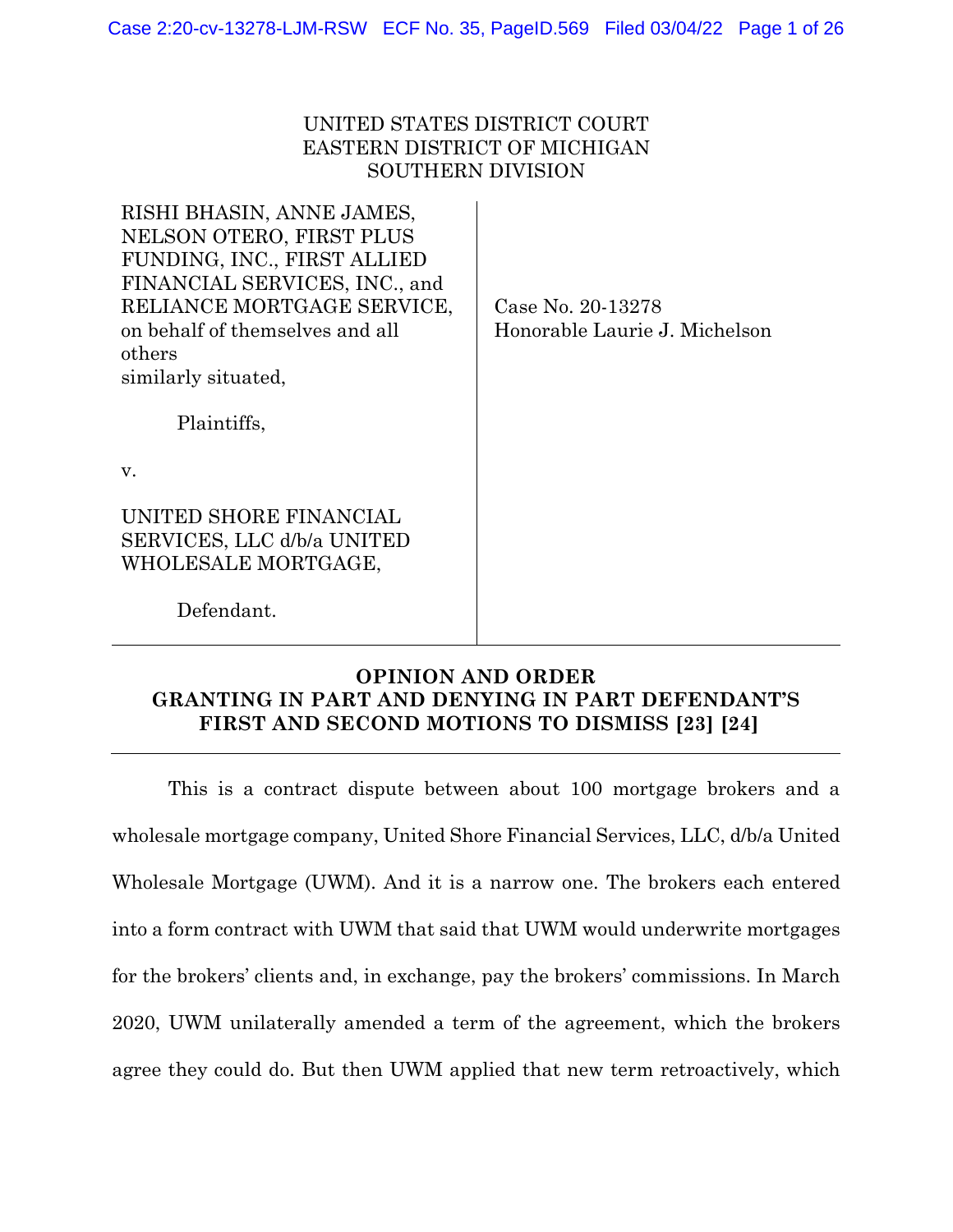the brokers argue they could not do. Then UWM began invoicing the brokers and withholding commissions based on the retroactive application of that new term. So the brokers filed suit seeking damages and declaratory relief, as well as class certification under the Class Action Fairness Act (CAFA).

UWM has filed two motions to dismiss, asking this court to dismiss for lack of subject-matter jurisdiction and for failure to state a claim. Because the brokers have properly alleged CAFA jurisdiction and because they have stated a claim under Rule 12(b)(6), the Court will DENY IN PART the motions to dismiss. However, because the brokers have no objection to the dismissal of the individually named plaintiffs (as opposed to the brokerage companies who executed contracts with UWM), those individuals are dismissed, and the first motion is thus GRANTED IN PART.

#### **I. Background**

Plaintiffs are six independent mortgage brokers—some private individual brokers, some brokerage companies—who seek to represent a class of similarlysituated persons. (ECF No. 1.) Attaching a form Wholesale Broker Agreement to the complaint (ECF No. 1-1), the brokers explain that UWM would underwrite mortgages for the brokers' clients and, in return, pay the brokers' commissions. (ECF No. 1, PageID.6; ECF No. 1-1, PageID.27.)

Before preceding to the dispute, it is helpful to outline the Wholesale Broker Agreement. (*See* ECF No. 1-1.) Four provisions are relevant to this opinion. The first is an "early payoff" clause (EPO). (*Id.* at PageID.34.) UWM explains that the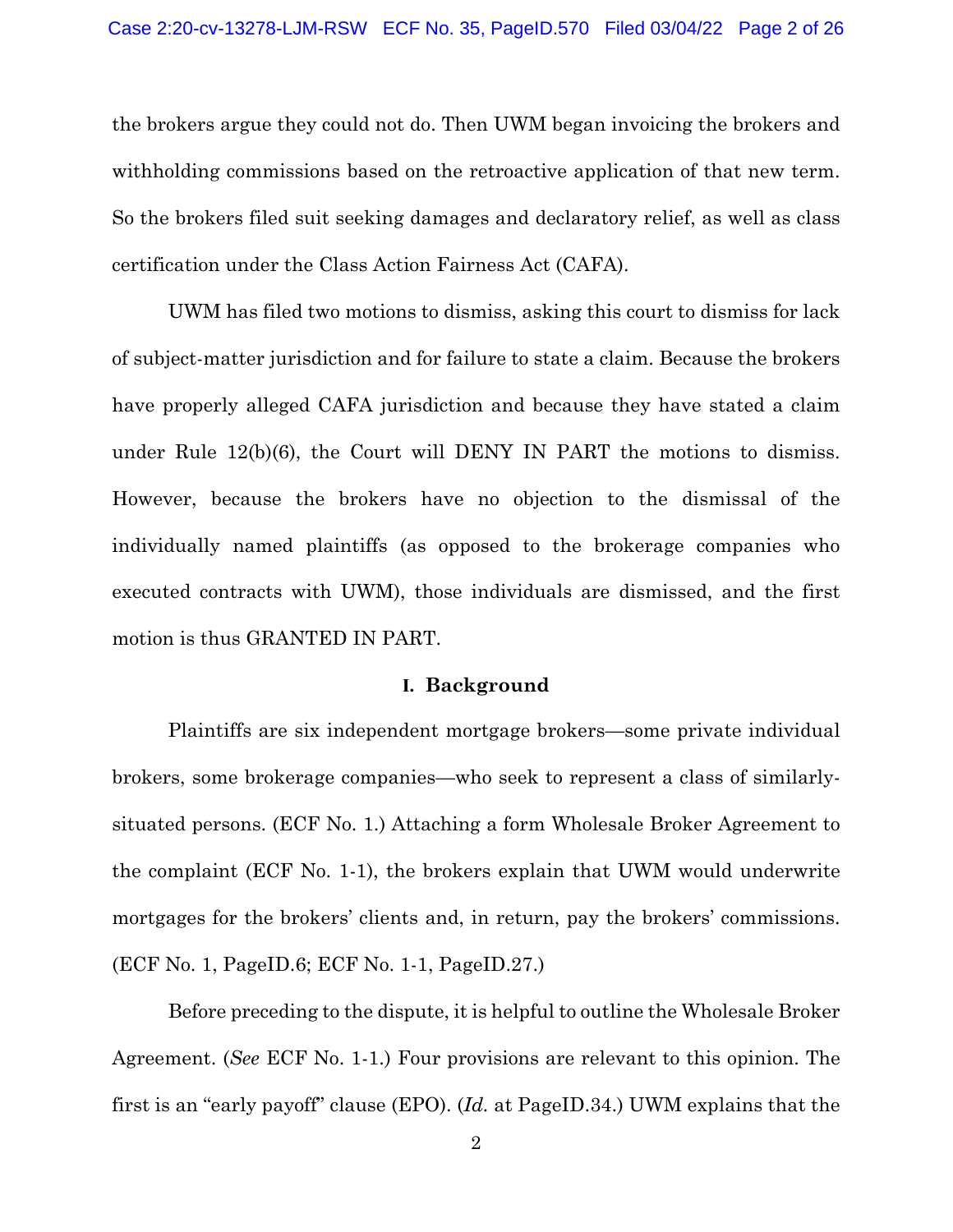EPO seeks to prevent "churn" by "reduc[ing] the incentive for brokers to obtain multiple commissions from a single consumer by convincing that consumer to quickly refinance their loan." (ECF No. 23, PageID.359.) To that end, the EPO requires brokers to repay UWM for any commissions on mortgages that are refinanced by their clients within six months of the loan's funding date. (ECF No. 1-1, PageID.34.) The second two clauses pertain to contract modification. (*Id.* at PageID.33.) The first of these says: "7.01. Amendment of Agreement. Except as set forth on Section 7.08, this Agreement may not be amended except in writing executed by authorized representatives of both Broker and UWM." (*Id.*) And section 7.08 gives UWM the power to unilaterally amend the contract under certain conditions. (*Id.*) Specifically, the agreement says that "the submission of any Mortgage Loan Applications . . . to UWM after such amendment shall be Broker's agreement to the amendment without further signature or consent of any kind. Any such amendment shall apply to pending, and/or future Mortgage Loan Applications submitted by Broker." (*Id.*) And finally, the agreement provides reasonable attorney fees and costs to the prevailing party in any legal action. (*Id.*  at PageID.34.)

On to the dispute. UWM unilaterally changed the terms of the EPO on March 12, 2020. (ECF No. 23, PageID.360; ECF No. 10, PageID.187; ECF No. 13, PageID.280; *but cf.* ECF No. 1, PageID.8 (suggesting the date was March 17, 2020).) On that date, it sent approximately 100 brokers an email explaining that they would now have to repay commissions on any loans that were refinanced by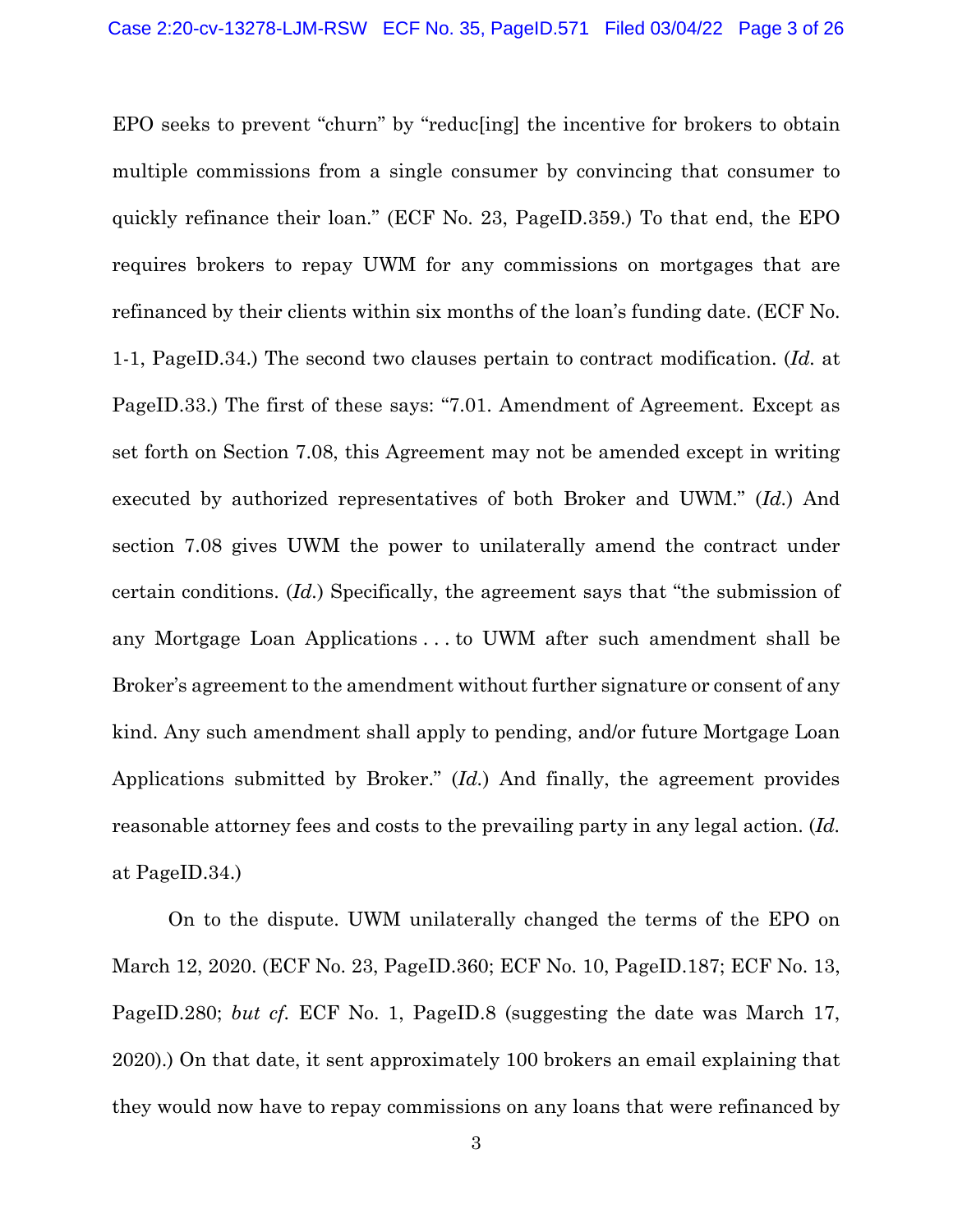their clients within 12 months of the funding date, rather than the standard six months. (ECF No. 23, PageID.360 (citing United Wholesale Mortgage, "EPO POLICY CHANGE FOR 100 CLIENTS," https://perma.cc/5GB5-ZQAY).) And a video attached to the email informed the affected brokers that UWM planned to apply the 12-month EPO retroactively. (*See id.* at 1:30.) Shortly thereafter, UWM began sending invoices to the brokers demanding repayment of commissions for already-closed loans under the new EPO and withholding commissions from unrelated transactions (i.e., new mortgage loans) to recoup the disputed funds. (ECF No. 1, PageID.10–14.)

The only dispute in this case is the retroactive application of the 12-month EPO. (ECF No. 10, PageID.188 n.3; ECF No. 12, PageID.260.) In particular, the brokers say that UWM did not have the power to retroactively apply that new EPO to already closed and funded loans. (ECF No. 1, PageID.9.) So in their view, UWM breached the contract when it withheld or tried to recoup commissions on loans that were (1) *closed and funded* before March 12, 2020—the day the email was sent—and (2) refinanced in more than six months but less than 12 months after the funding date. (*Id.*) UWM offers two different views of the retroactivity of the EPO. In the video, UWM suggested that the 12-month EPO applied to any loan closed after March 12, 2019. (ECF No. 23, PageID.360 (citing United Wholesale Mortgage, "EPO POLICY CHANGE FOR 100 CLIENTS," https://perma.cc/5GB5-ZQAY) (video at 1:30).) But in its briefs, UWM says the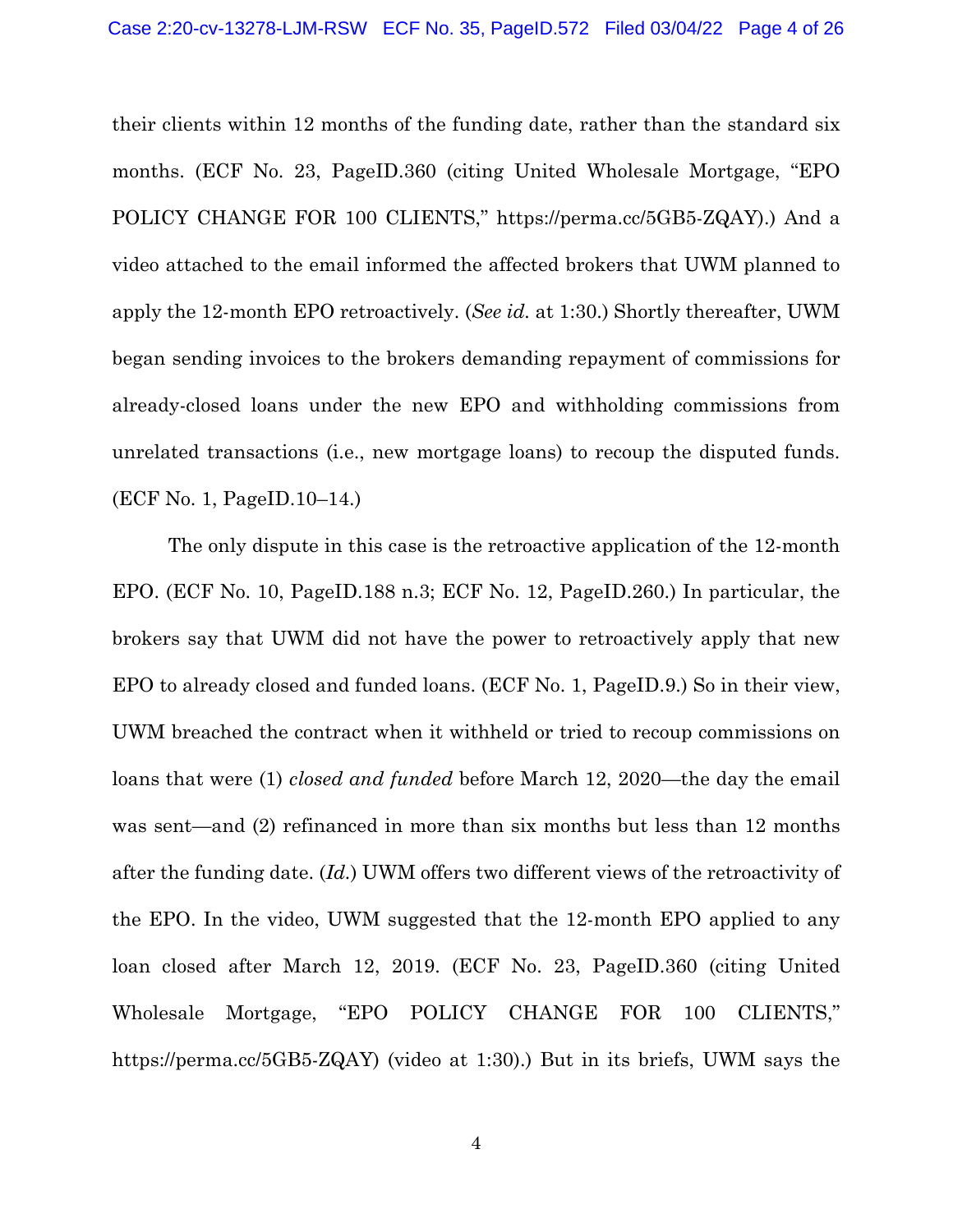"12-month EPO only applied to loans refinanced after UWM provided notice of the 12-month EPO amendment."1 (ECF No. 24, PageID.484.)

Unable to resolve their differences, the brokers filed suit for breach of contract and declaratory relief in December 2020. (*See* ECF No. 1, PageID.20–23.) Specifically, they seek damages and a declaration that "UWM's amendment of the 'Early Payoffs' provision of their contract does not apply to loans that had been closed and funded prior to the proposed amendment." (ECF No. 1, PageID.22–23.) And they seek class certification under CAFA for "[a]ll Brokers who contracted with UWM under the Wholesale Lending Agreement (or similar agreement) and whose commissions were withheld or who were invoiced for commissions on loans that were paid off over 180 days after funding by UWM." (ECF No. 1, PageID.14.)

In time, UWM filed a motion to dismiss, making two primary arguments. (ECF No. 7.) First, under Rule 12(b)(1), it argues that the brokers cannot meet the requisite \$5 million amount in controversy or the minimum class of 100 plaintiffs necessary to establish federal subject-matter jurisdiction under CAFA, 28 U.S.C. § 1332(d). (*Id.* at PageID.70–78.) Second, under Rule 12(b)(6), they argue that the

<sup>&</sup>lt;sup>1</sup> To illustrate the difference between UWM's two positions, consider a loan closed on April 1, 2019 (eleven months before the email was sent) and refinanced on December 1, 2019 (three months before the email was sent and eight months after the loan was closed and funded). The video suggests that UWM could recoup this commission because the loan closed after March 12, 2019. But UWM's briefs suggest that it could not recoup this commission because this loan was refinanced before the email was sent on March 12, 2020. But the brokers believe that UWM could not take either position because recouping any loan closed prior to March 12, 2020 which was refinanced more than six months after it was funded is an impermissible retroactive amendment that breaches the contract.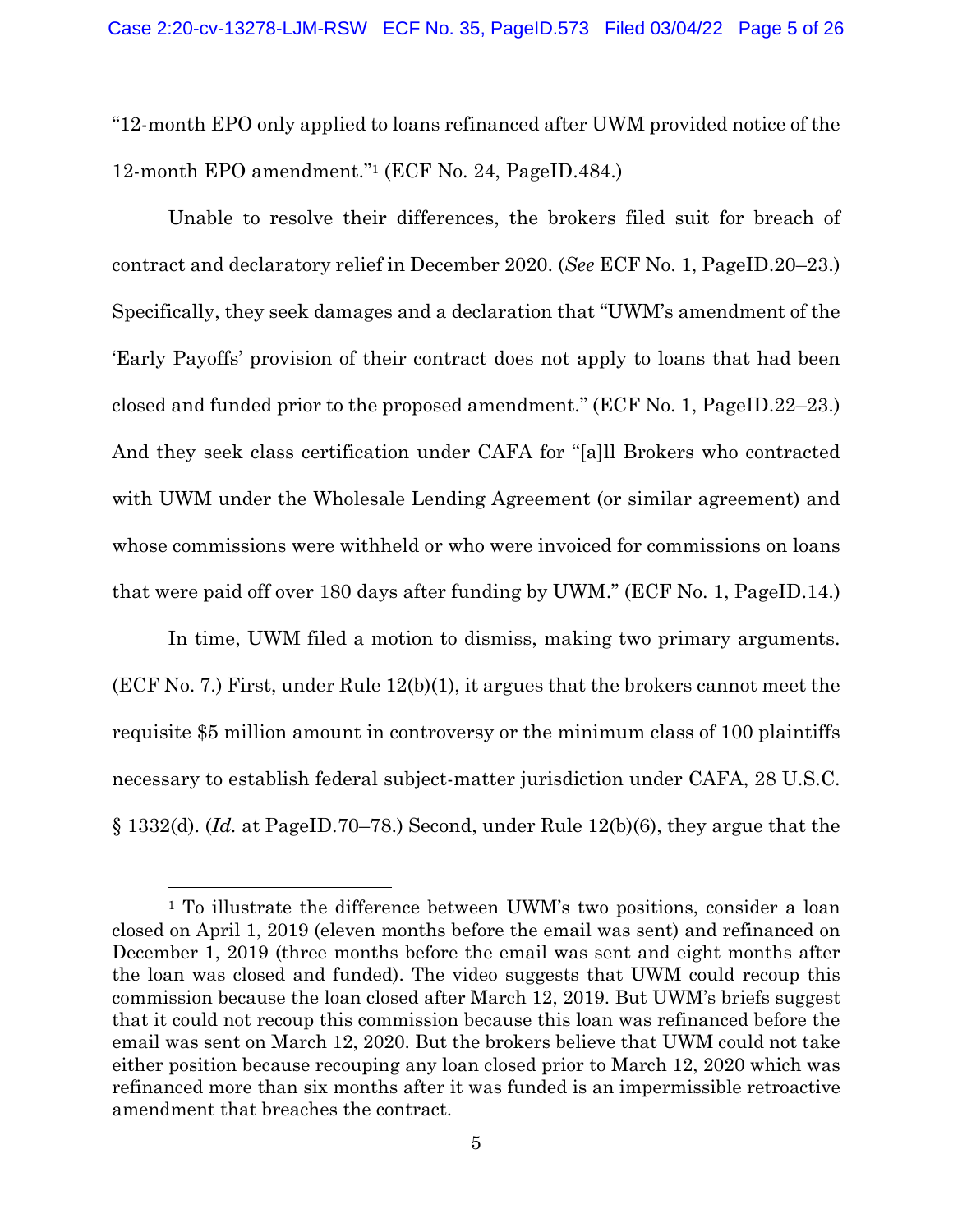individual plaintiffs (as opposed to the brokerage companies who actually executed contracts with UWM) cannot state a plausible claim for relief because they were not parties to or beneficiaries of the contract on which they base their claims. (*Id.* at 78–80.)

UWM also filed a second motion to dismiss. This motion raises a third, separate argument under Rule 12(b)(6): that some brokers cannot state a plausible claim for relief because the broker agreement allowed UWM to amend terms unilaterally, and the brokers accepted that amendment by continuing to submit loans to UWM. (ECF No. 11.)

Shortly thereafter, the Court ordered UWM to show cause as to "why the Court should not dismiss the First Motion to Dismiss as superseded by the second or the Second Motion to Dismiss as improper [under Federal Rule of Civil Procedure  $12(g)$  in light of the first." (ECF No. 14, PageID.285.) In its response, UWM explained that the second motion to dismiss should be permitted because it "expressly addresses [the Court's] lack of subject matter jurisdiction," among other reasons. (ECF No. 16, PageID.302.) The Court ultimately permitted the second motion. (ECF No. 17, PageID.322.)

UWM later withdrew its motions to dismiss while the parties attempted to resolve their differences (ECF No. 19), but ultimately refiled them (ECF Nos. 23, 24). Both motions are, again, fully briefed. (ECF Nos. 25 (incorporating by reference ECF Nos. 10, 13), 12, 15, 30.) The parties have provided extensive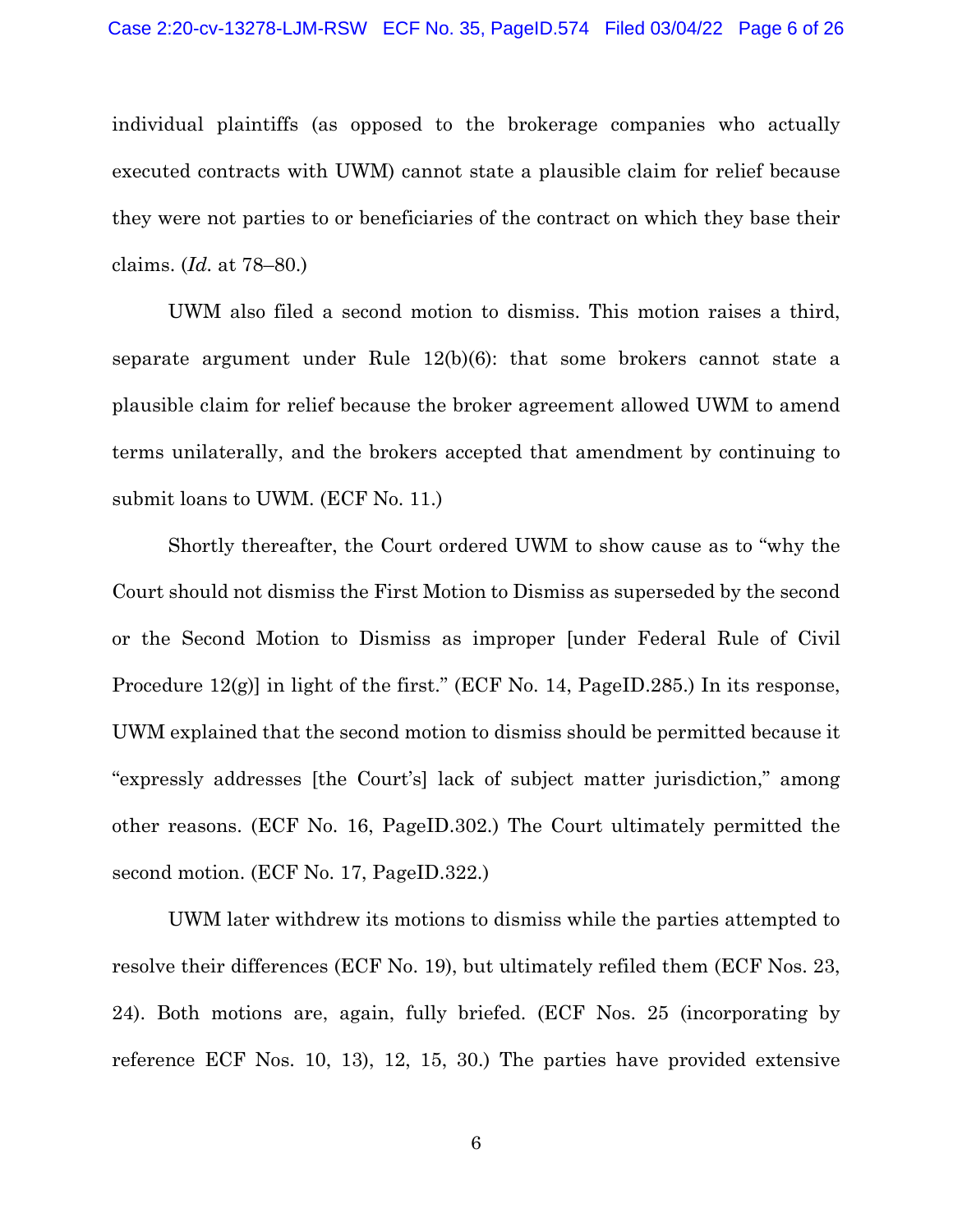briefing that enables resolution of the motion without the need for further argument. *See* E.D. Mich. LR 7.1(f).

#### **II. Subject-Matter Jurisdiction**

The Court begins, as it must, with UWM's attack on its subject-matter jurisdiction. *Am. Telecom Co. v. Republic of Lebanon*, 501 F.3d 534, 537 (6th Cir. 2007) ("Subject matter jurisdiction is always a threshold determination.").

## **A. 12(b)(1) Standard of Review**

A motion to dismiss under Federal Rule of Civil Procedure 12(b)(1) "may either attack the claim of jurisdiction on its face or it can attack the factual basis of jurisdiction." *Crugher v. Prelesnik*, 761 F.3d 610, 613 (6th Cir. 2014) (citing *Golden v. Gorno Bros., Inc.*, 410 F.3d 879, 881 (6th Cir. 2005)). A facial attack tests the pleading's sufficiency, not the veracity of its allegations. *Stout v. United States*, 721 F. App'x 462, 465 (6th Cir. 2018). But a factual challenge, as here, requires the district court to "weigh the evidence and the plaintiff has the burden of proving that the court has jurisdiction over the subject matter." (ECF No. 23, PageID.366); *Bowers v. Wynne*, 615 F.3d 455, 457 (6th Cir. 2010) (citing *Golden*, 410 F.3d at 887). In such a case, the "court has broad discretion with respect to what evidence to consider in deciding whether subject matter jurisdiction exists, including evidence outside of the pleadings, and has the power to weigh the evidence and determine the effect of that evidence on the court's authority to hear the case." *Cartwright v. Garner*, 751 F.3d 752, 759–60 (6th Cir. 2014) (citing *United States v. Ritchie*, 15 F.3d 592, 598 (6th Cir. 1994)).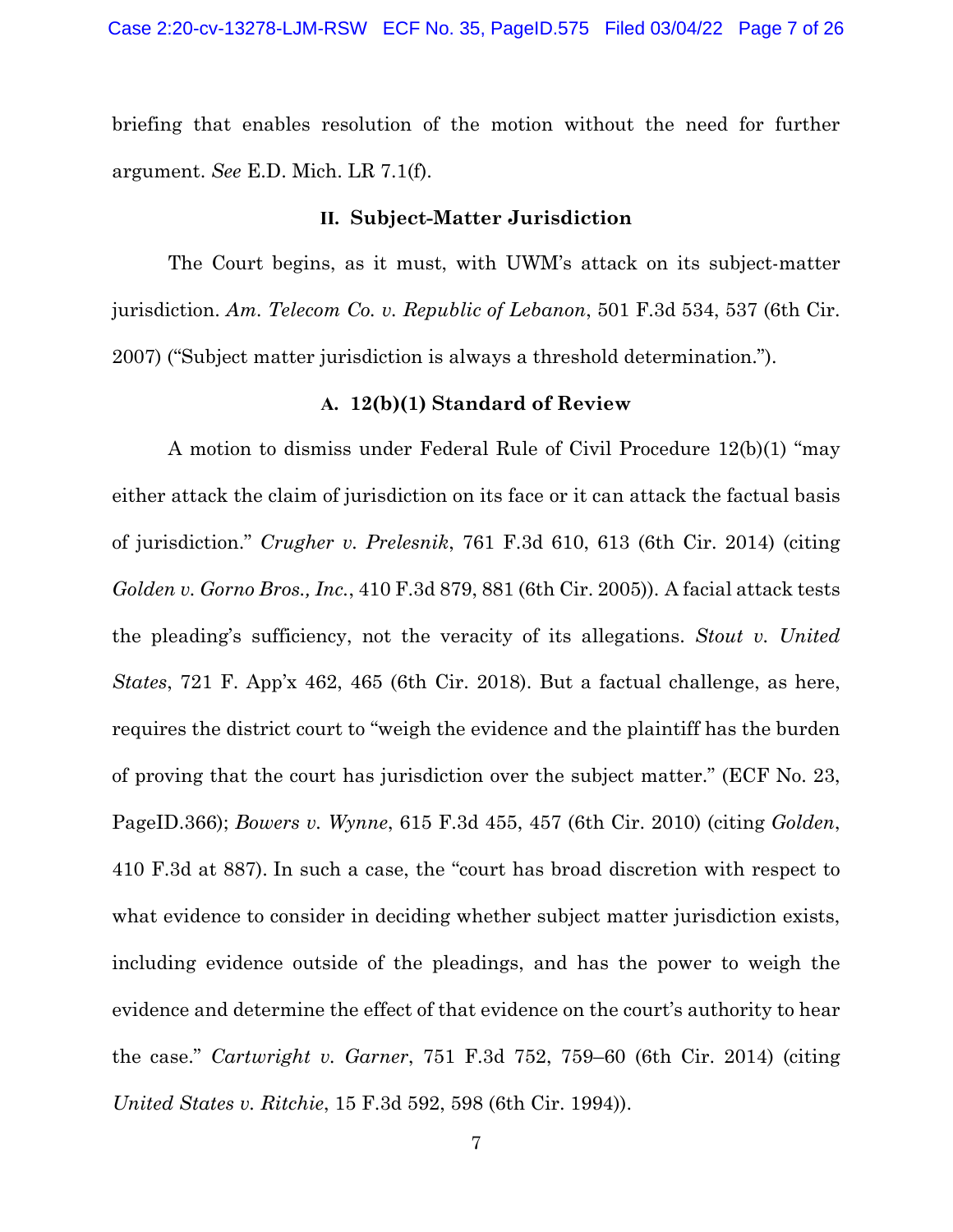#### **B. Analysis**

CAFA grants federal subject-matter jurisdiction over class actions where the amount in controversy is greater than \$5 million, the class has at least 100 members, and the parties are minimally diverse. *Dart Cherokee Basin Operating Co., LLC v. Owens*, 574 U.S. 81, 84–85 (2014); *see also* 28 U.S.C. § 1332(d). There is no dispute that the parties here are minimally diverse. (*See* ECF No. 1, PageID.3; ECF No. 23, PageID.367).

But UWM argues the brokers cannot claim federal jurisdiction under CAFA because (1) fewer than 100 brokers were impacted by the 12-month EPO, and (2) the total damages are less than \$5 million in the aggregate. (ECF No. 23, PageID.367.) The Court will take each in turn.

## **1. The Size of the Proposed Class**

CAFA requires that the "number of members of all proposed plaintiff classes in the aggregate" be at least 100. 28 U.S.C.  $\S$  1332(d)(5)(B). The brokers define their class as "[a]ll Brokers who contracted with UWM under the Wholesale Broker Agreement (or similar agreement) and whose commissions were withheld or who were invoiced for commissions on loans that were paid off over 180 days after funding by UWM." (ECF No. 1, PageID.14.) The brokers allege, and the video suggests, that 100 members of the class received the email. (ECF No. 1, PageID.15; ECF No. 23, PageID.360 (citing United Wholesale Mortgage, "EPO POLICY CHANGE FOR 100 CLIENTS," https://perma.cc/5GB5-ZQAY (video attached to email)).) And UWM admits that 74 brokers in the proposed class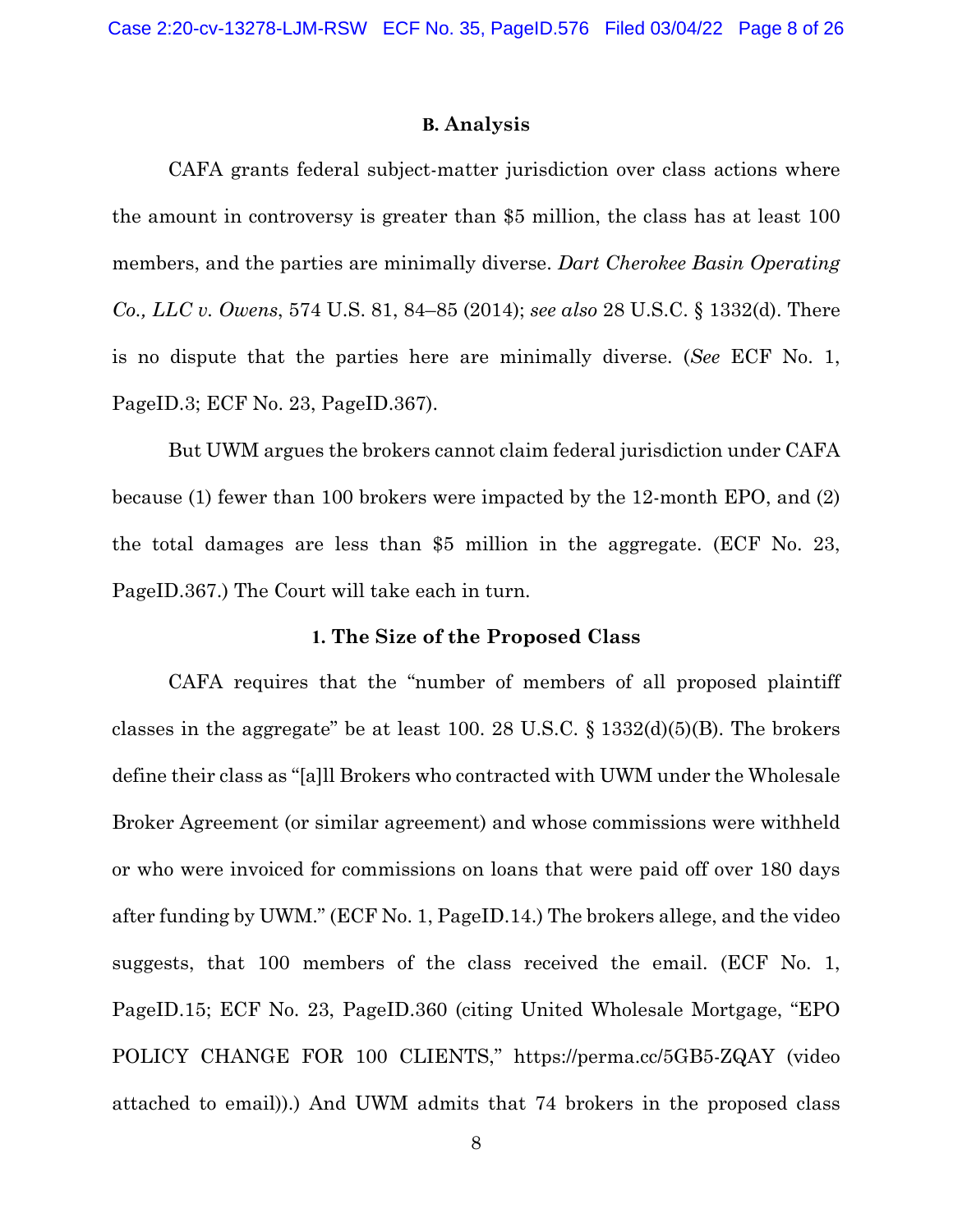repaid commissions or had commissions withheld, though it never says how many brokers were invoiced but never made payment. (*See* ECF No. 23, PageID.356.)

UWM makes three arguments that the class cannot reach 100 members; none persuade. UWM first argues that the members of the proposed class who retain all of the disputed funds after receiving an invoice lack standing because they have not suffered a concrete injury in fact. (ECF No. 23, PageID.375.) But because UWM fails to consider what form of relief these members of the proposed class seek, the Court disagrees.

"A plaintiff must demonstrate standing for each claim [they] seek[] to press and for each form of relief [they] seek[]." *Glennborough Homeowners Ass'n v. United States Postal Serv.*, 21 F.4th 410, 414 (6th Cir. 2021) (citing *TransUnion LLC v. Ramirez*, 141 S. Ct. 2190, 2208 (2021)). In order to establish standing to sue, the brokers must demonstrate, among other things, that they have suffered a concrete injury in fact. *See Spokeo, Inc. v. Robins*, 578 U.S. 330, 338 (2016). To qualify as concrete, the brokers must show that they have "sustained or [are] immediately in danger of sustaining some direct injury as the result of the challenged . . . conduct and the injury or threat of injury must be both 'real and immediate,' not 'conjectural' or 'hypothetical.'" *City of Los Angeles v. Lyons*, 461 U.S. 95, 101–02 (1983) (cited by *Kanuszewski v. Michigan Dep't of Health & Hum. Servs.*, 927 F.3d 396, 408 (6th Cir. 2019)). The Sixth Circuit has explained that "[t]he distinction between past and ongoing or future harms is significant because the type of harm affects the type of relief available. Past harm allows a plaintiff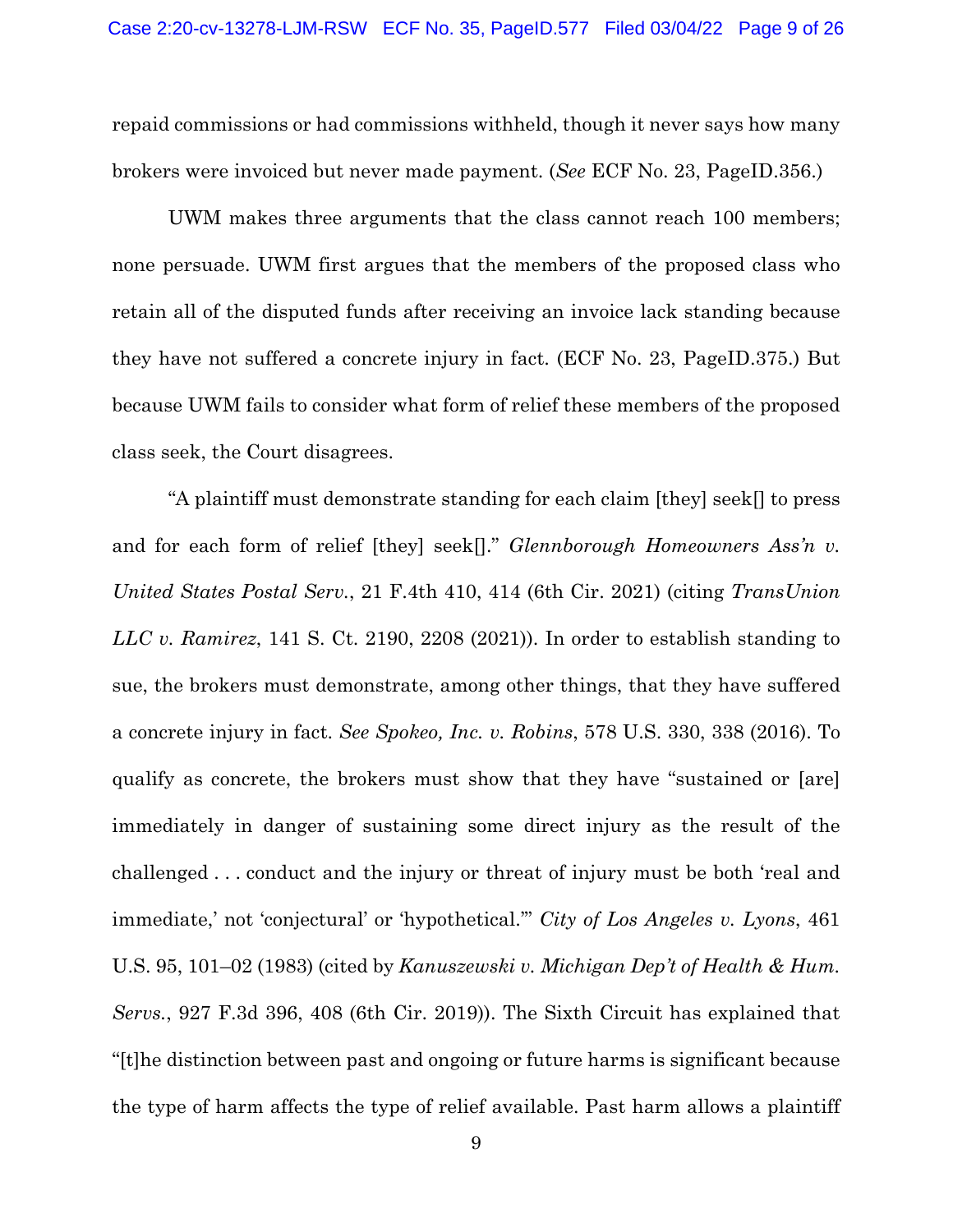to seek damages, but it does not entitle a plaintiff to seek injunctive or declaratory relief. This is because the fact that a harm occurred in the past does nothing to establish a real and immediate threat that it will occur in the future as is required for injunctive [or declaratory] relief." *Kanuszewski*, 927 F.3d at 406.

Given that directive, it is helpful to clarify what relief the proposed class seeks.2 For the breach-of-contract claim, the brokers request damages. (ECF No. 1, PageID.21–22.) UWM apparently concedes that these brokers have standing to make this claim, and the Court agrees. (ECF No. 23, PageID.375); *see Kanuszewski*, 927 F.3d at 408 ("[T]his is a *completed* harm that only gives the [plaintiffs] standing to pursue damages resulting from this alleged violation.") But for the declaratory judgment claim, the brokers request "a declaration that UWM's amendment of the 'Early Payoffs' provision of their contract does not apply to loans that had been closed and funded prior to the proposed amendment." (*Id.*  at 22–23.)

To have standing for the declaratory judgment claim, brokers who retained all of the disputed funds must show that a "yet-to-happen 'injury. . . [is] *certainly impending* to constitute [an] injury in fact.'" *Ass'n of Am. Physicians & Surgeons* 

<sup>2</sup> For ease of analysis, the Court treats these as two separate groups of proposed class members: those whose "commissions were withheld" and those who "were invoiced for commissions." In reality, many plaintiffs have suffered both types of alleged harm. For example, First Plus Funding, Inc. was invoiced \$77,146.37 for disputed commissions in April 2020, but it allegedly repaid UWM only \$7,273.73. (ECF No. 23-2, PageID.389, 435.) So, at least in this Court's understanding, First Plus seeks damages of at least \$7,273.73 and a declaration that it does not owe UWM the remaining \$69,872.64 demanded in the invoice.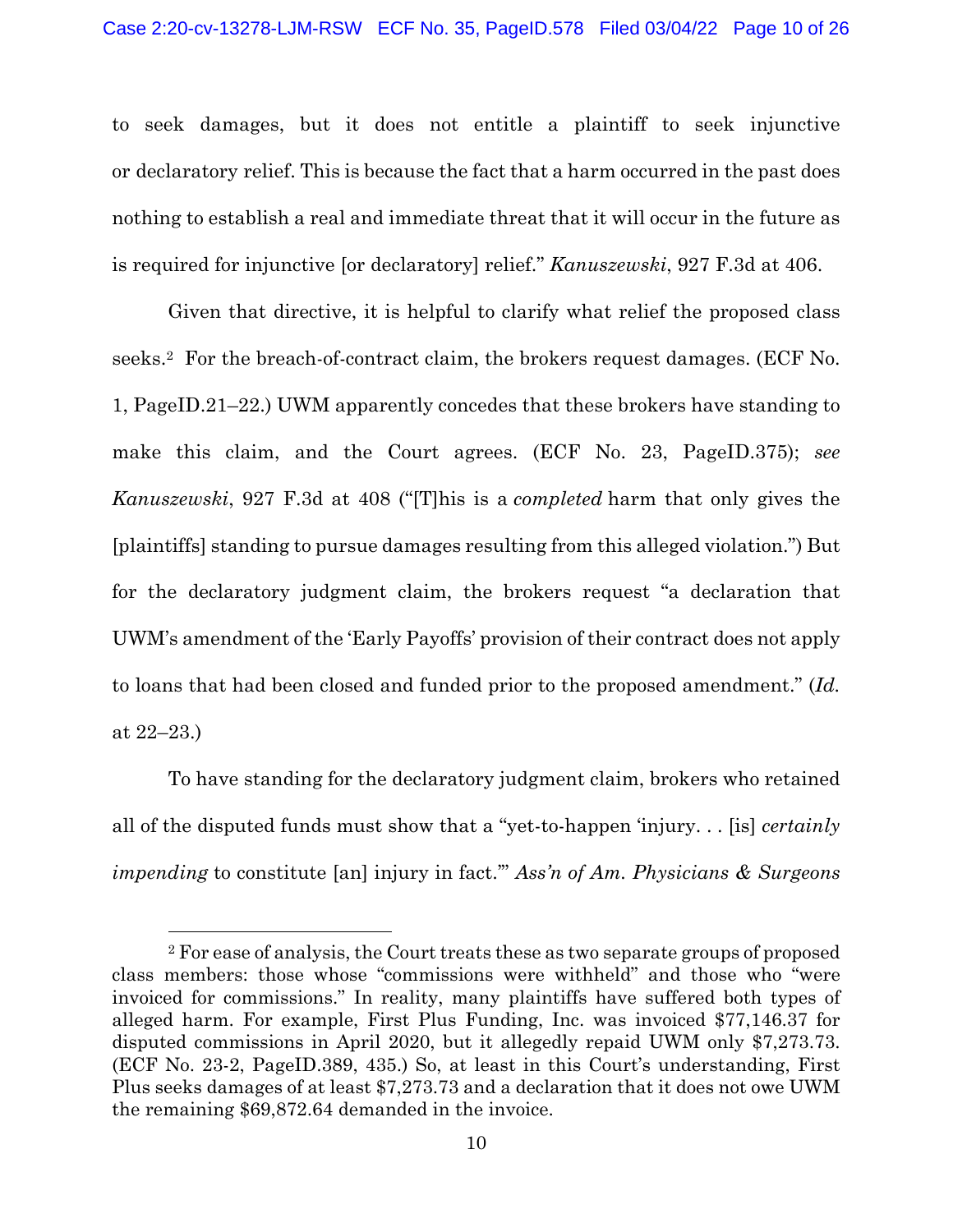*v. United States Food & Drug Admin.*, 13 F.4th 531, 545 (6th Cir. 2021) (citing *Clapper v. Amnesty Int'l USA*, 568 U.S. 398, 409 (2013)). They have done so. For starters, on March 12, 2020, UWM sent out a video saying that they planned to apply the 12-month EPO retroactively. (*See* United Wholesale Mortgage, "EPO POLICY CHANGE FOR 100 CLIENTS," https://perma.cc/5GB5-ZQAY). Second, UWM acted on that email by sending invoices or withholding commissions from unrelated transactions. Third, UWM admits that it has already collected at least \$870,000 of disputed commissions from members of the proposed class. (ECF No. 23-2, PageID.388.) And finally, even after the filing of this suit, the most UWM would say on its efforts to collect was that it "has no present intent to sue on any of the EPO invoices." (ECF No. 23-2, PageID.388.) But, as the brokers point out, UWM likely has until 2026 to change its mind under the relevant statute of limitations, leaving them potentially liable for tens of thousands of dollars for the next four years. (ECF No. 10, PageID.200); Mich. Comp. Laws § 600.5807(9). In other words, UWM maintains that it has a right to collect on the invoices, has already collected on the invoices from some class members, and may decide to collect on already-issued invoices at any time in the next four years by withholding funds in unrelated transactions or by filing suit. But the brokers are not required to wait: "[T]he central purpose of the Declaratory Judgment Act . . . is to provide the opportunity to clarify rights and legal relationships without waiting for an adversary to file suit." *Severe Recs., LLC v. Rich*, 658 F.3d 571, 580 (6th Cir. 2011) (citing *Fireman's Fund Ins. Co. v. Ignacio,* 860 F.2d 353, 354 (9th Cir. 1988)). So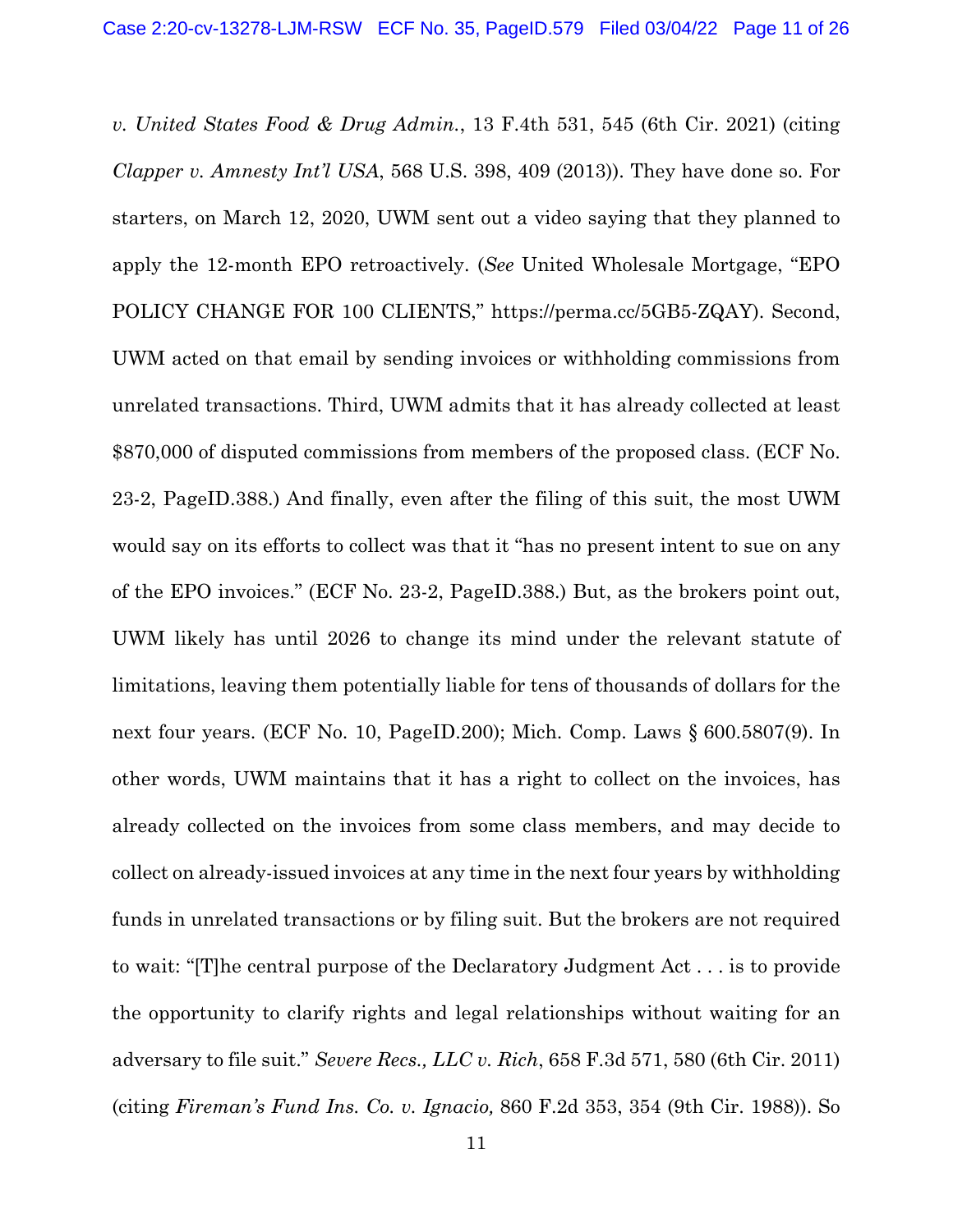the Court finds that this portion of the proposed class has standing to seek a declaratory judgment because the threat of collection on the invoices is real and imminent. *Cf. Ass'n of Am. Physicians & Surgeons*, 13 F.4th at 545 (finding the risk of future harm was speculative because the defendant had not made statements or taken action to harm plaintiffs, plaintiffs could point to no prior enforcement actions, and no warning letters had been sent to plaintiffs).

UWM's reliance on two cases does not alter this conclusion. First, UWM cites to *In re Capital Contracting Company* to argue that a plaintiff lacks standing "where the defendant's act 'could not financially harm' the plaintiff and where that act, if 'revers[ed] could not provide [the plaintiff] with one cent more' than they would have had otherwise." (ECF No. 23, PageID.374 (quoting 924 F.3d 890, 897 (6th Cir. 2019).) But that case is not persuasive for at least two reasons. First, UWM *can* financially harm the brokers by collecting on the invoices in alleged violation of the Wholesale Broker Agreement. Second, these brokers are not seeking "a cent" from UWM in the form of damages, they merely want a declaration that UWM breached the contract and cannot collect on the invoices. So *In re Capital Contracting Co.* is not relevant. UWM next relies on *Buchholz v. Meyer Njus Tanick, PA* to suggest that receipt of a demand letter "does not constitute an injury in fact." (ECF No. 15, PageID.291 (citing 946 F.3d 855, 865 (6th Cir. 2020)).). But that case is also distinguishable. Buchholz sued a law firm for sending him a letter that allegedly did not comply with the requirements of the Fair Debt Collections Practices Act. *Id.* at 859–60. But the Sixth Circuit found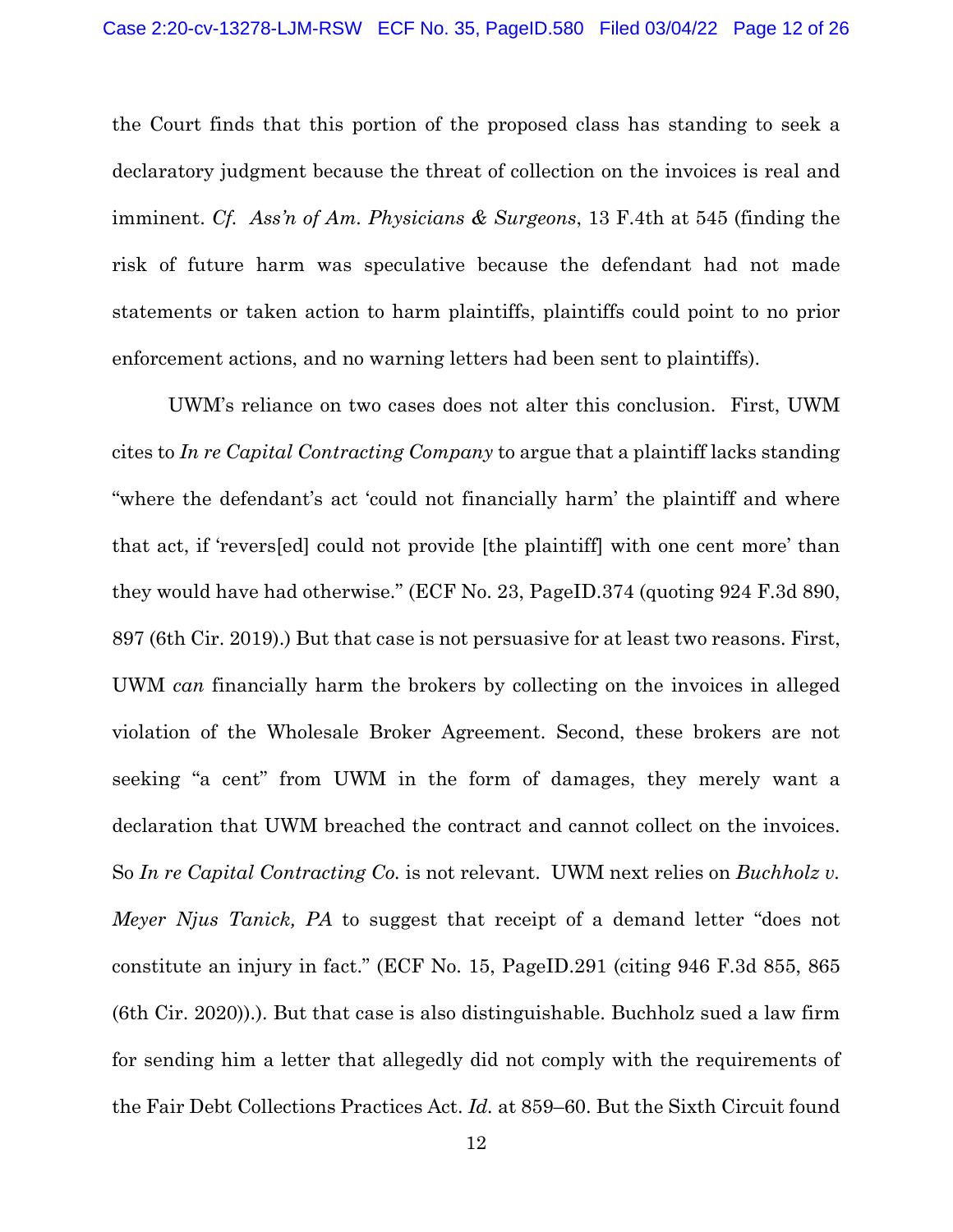that he did not suffer an injury in fact because, "most importantly, Buchholz has not alleged that he refuses to pay what MNT says he owes." *Id.* at 865. In other words, the letter did not change the status quo: Buchholz owed a debt and planned to pay it. So the only injuries he could allege were anxiety and fear of litigation should he fail to pay at some later date. *Id.* at 864–65. Here, in contrast, the brokers deny that they owe the disputed funds and refuse to pay them. *See id.*  And given that UWM believes that it has the right to collect on the invoices, that the contract gives UWM the right to sue for breach and to collect attorney fees, that the statute of limitations permits suit until 2026, and that UWM says that it only has no "present intent" to sue, the threat of future injury here is far more concrete.

UWM makes a second argument in support of finding that the class is less than 100 members. In its second motion to dismiss, UWM suggests that the proposed class actually has a maximum of 24 members because all of the other brokers submitted mortgage loan applications after the 12-month EPO amendment was announced, thereby accepting the amendment and barring their claims. (ECF No. 24, PageID.489.) Despite being formally styled as a 12(b)(6) motion, in response to the Court's show cause order, UWM casts its second motion to dismiss as a 12(b)(1) motion to dismiss for lack of subject-matter jurisdiction. (*See* ECF No. 16, PageID.302 ("UWM's Second Motion to Dismiss expressly addresses lack of subject-matter jurisdiction.").) So UWM argues, in essence, that because all but 24 brokers accepted the 12-month EPO by submitting subsequent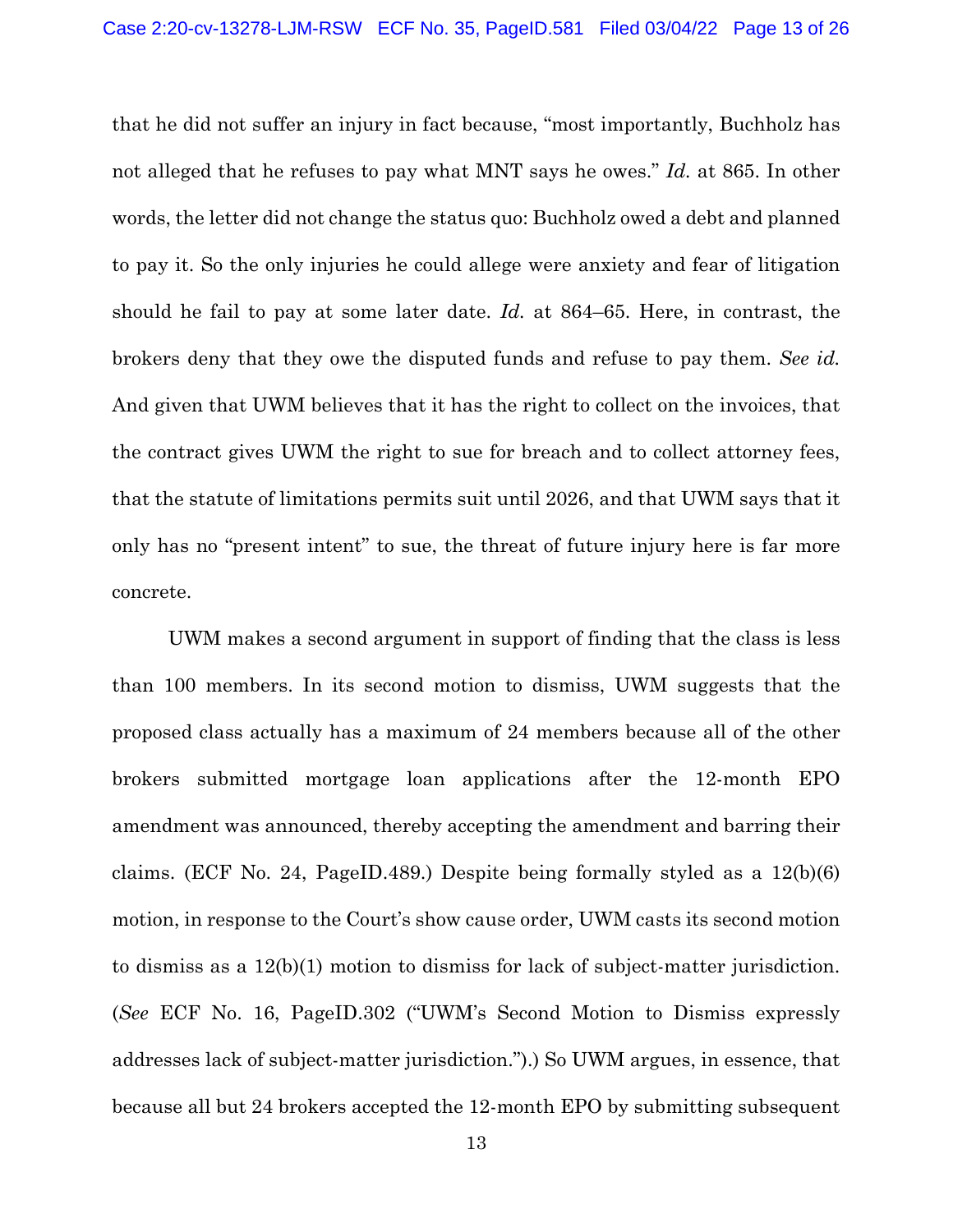mortgages, the class can only contain 24 members. And if the class can only contain 24 members, the Court lacks subject-matter jurisdiction.

But UWM missteps. By arguing that many of the brokers accepted the 12 month EPO, UWM is really asking the Court to examine the merits of the brokers' breach-of-contract claim. And the Sixth Circuit has forbidden such an attack at this stage. Indeed, it has explained that "the district court is prohibited from making factual findings with respect to a jurisdictional issue when such a finding would adversely affect the merits of the plaintiff's case. . . . When 'an attack on subject-matter jurisdiction also implicates an element of the cause of action, then the district court should *find that jurisdiction exists* and deal with the objection as a direct attack on the merits of the plaintiff's claim.'" *Carrier Corp. v. Outokumpu Oyj*, 673 F.3d 430, 443–44 (6th Cir. 2012) (emphasis in original) (citing *Gentek Bldg. Prod., Inc. v. Sherwin-Williams Co.*, 491 F.3d 320, 330 (6th Cir. 2007)). In this case, whether some members of the proposed class have accepted the retroactive application of the 12-month EPO such that they have no claims against UWM impacts more than this Court's jurisdiction. Indeed, such a finding would all but eliminate their breach-of-contract claim. As explained in section IIIB. below, that inquiry would require the Court to determine which provision controls: the Wholesale Broker Agreement's limitation on UWM's power to amend the agreement, or the 12-month EPO term that purports to apply retroactively. So instead of supporting UWM's argument that the Court lacks jurisdiction, this argument suggests that the Court should find jurisdiction and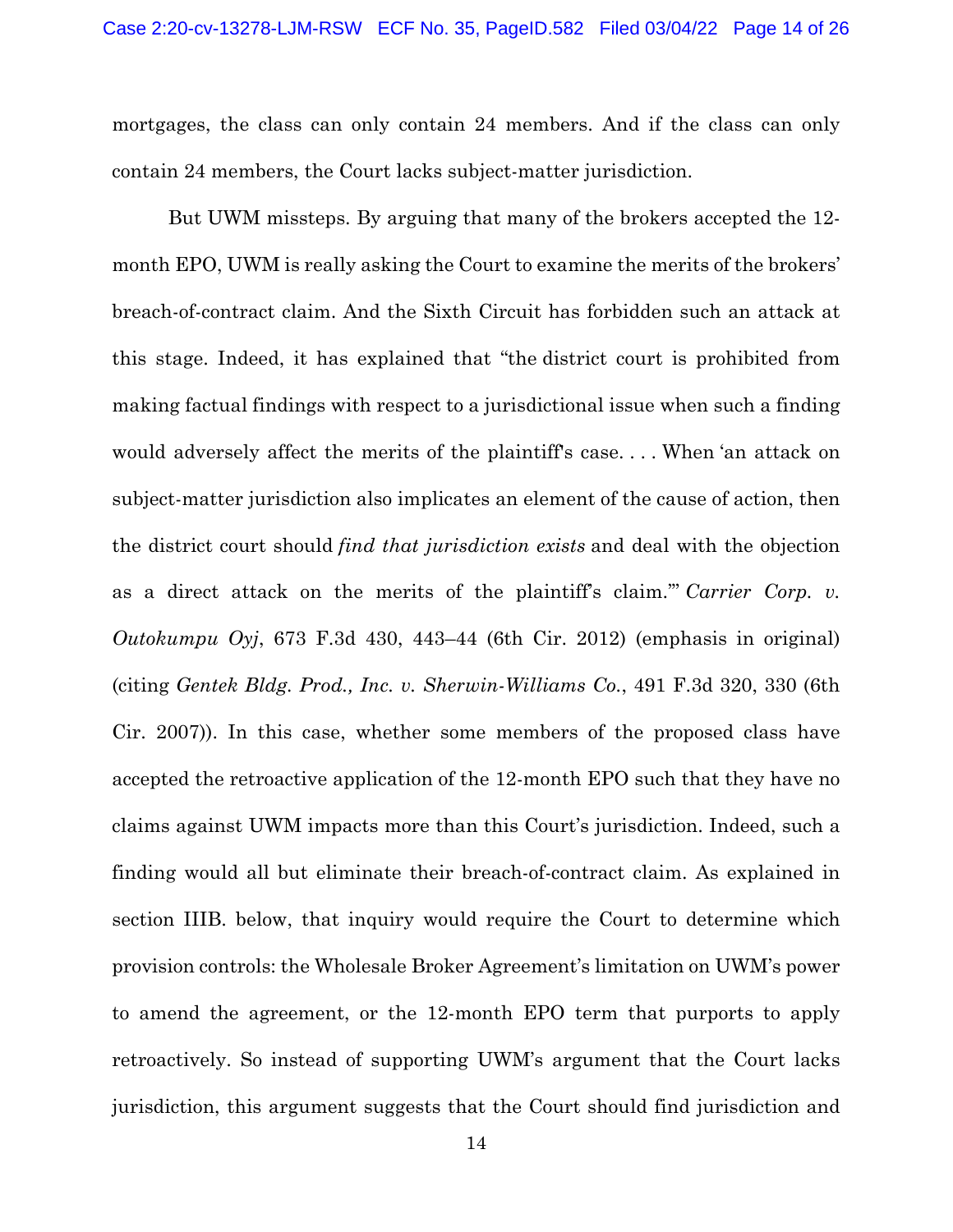treat this as an attack on the merits, which it does. And perhaps UWM was aware of this possibility because it correctly labeled the second motion to dismiss as a 12(b)(6) motion and only suggested that this was a jurisdictional argument in response to the Court's show-cause order. (ECF No. 24, PageID.475; ECF No. 16, PageID.301.)

UWM makes one final argument that the class cannot reach 100 members. It argues that the "fatal flaw in Plaintiffs' putative class is punctuated by Plaintiffs' reliance entirely on allegations 'upon information and belief' to satisfy CAFA's jurisdictional requirement of at least 100 class members," and cites *Ashcroft v. Iqbal*, 556 U.S. 662, 678 (2009), and *Bell Atlantic Corporation v. Twombly*, 550 U.S. 544, 570 (2007). (ECF No. 24, PageID.489.) But UWM again misunderstands the standard for a motion to dismiss for lack of subject-matter jurisdiction and seeks instead to apply the standard for a motion to dismiss for failure to state a claim. As explained above, when presented with a factual attack on the Court's subject-matter jurisdiction, the Court "has broad discretion with respect to what evidence to consider in deciding whether subject-matter jurisdiction exists, including evidence outside of the pleadings, and has the power to weigh the evidence and determine the effect of that evidence on the court's authority to hear the case." *Cartwright*, 751 F.3d at 759–60. So the *Twombly* and *Iqbal* standards for 12(b)(6) motions are not applicable. Instead, the Court looks to the complaint and the video UWM provided in its motion to dismiss, which went to 100 brokers, to conclude that the class has 100 members. (ECF No. 1; United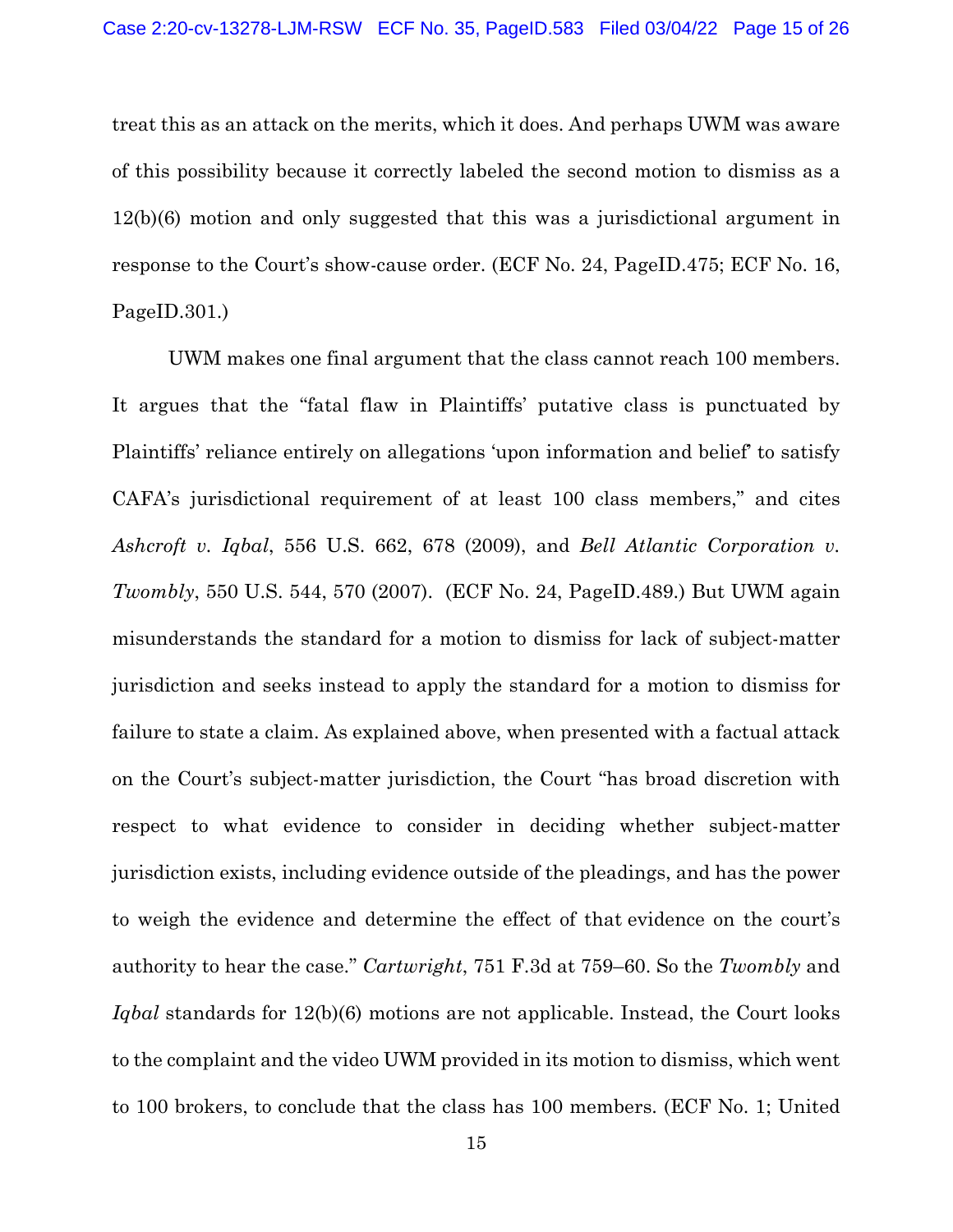Wholesale Mortgage, "EPO POLICY CHANGE FOR 100 CLIENTS," https://perma.cc/5GB5-ZQAY.) While UWM could have provided factual evidence that the Court lacked subject-matter jurisdiction (for example, by showing that only 99 brokers had commissions withheld or were invoiced for disputed transactions under the 12-month EPO), it did not. (*See* ECF Nos. 23, 24.) Instead, it only made the unsuccessful legal arguments addressed above.

In conclusion, given the evidence available, the Court concludes that the proposed class will likely include 100 members, which is sufficient for CAFA jurisdiction. And this is in line with Congress' direction that "in cases in which it is unclear whether 'the number of members of all proposed plaintiff classes in the aggregate is less than 100,' a federal court should err in favor of exercising jurisdiction over the matter." *Shulman v. Chaitman LLP*, 392 F. Supp. 3d 340, 353 (S.D.N.Y. 2019) (citing S. Rep. 109-14, at 42 (2005), 2005 U.S.C.C.A.N. 3, 40.)

## **2. The Amount in Controversy**

UWM next challenges the brokers' ability to satisfy the minimum \$5 million amount in controversy. In general, when a plaintiff invokes federal-court jurisdiction, "the plaintiff's amount-in-controversy allegation is accepted if made in good faith." *Dart Cherokee Basin Operating Co., LLC v. Owens*, 574 U.S. 81, 87 (2014). A claim is not made in good faith if the defendant demonstrates "to a legal certainty that the original claim was really for less than the amount-incontroversy requirement." *Schultz v. Gen. R.V. Ctr.*, 512 F.3d 754, 756 (6th Cir. 2008). And CAFA includes additional instructions for calculating the amount in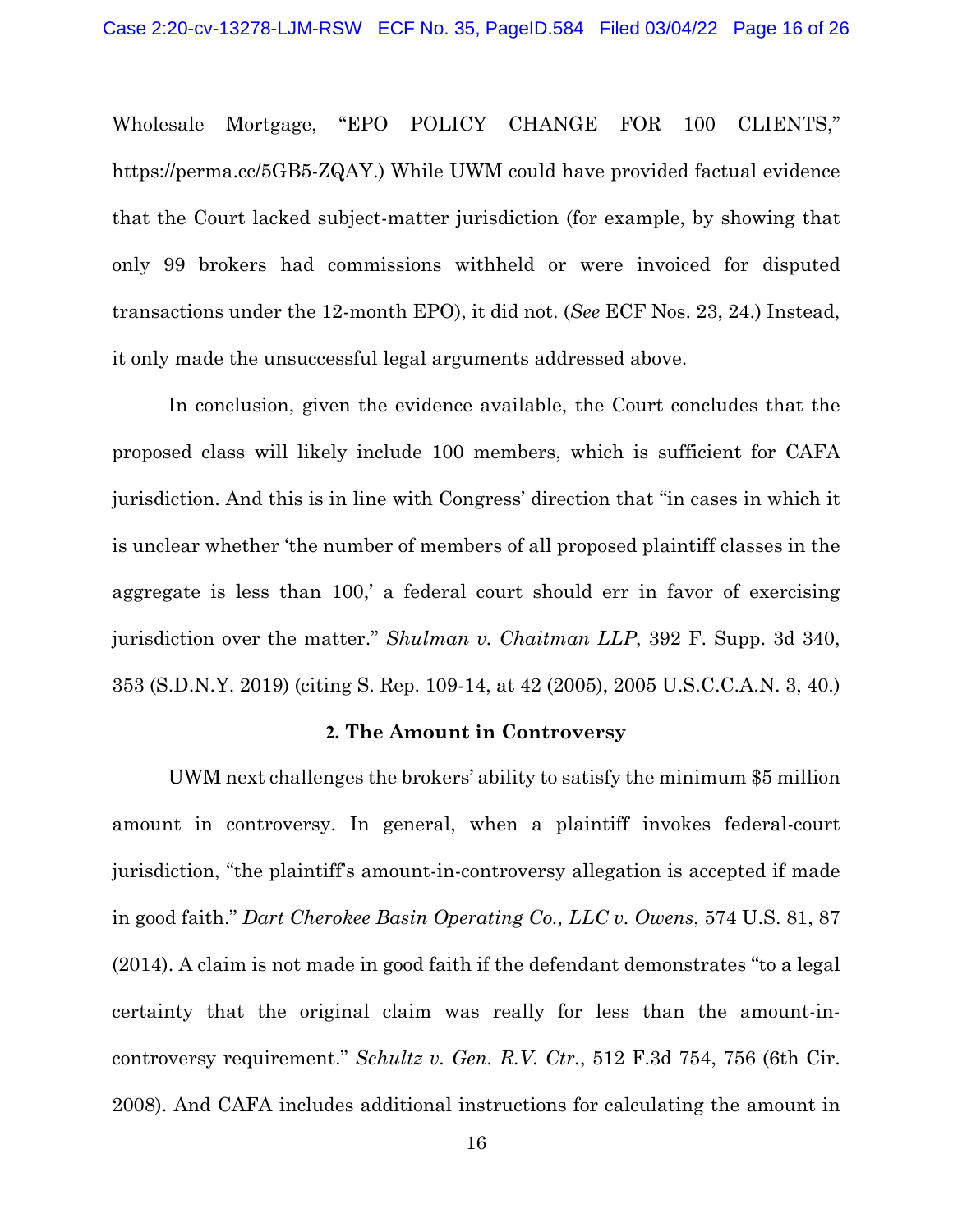controversy: "the statute tells the District Court to determine whether it has jurisdiction by adding up the value of the claim of each person who falls within the definition of [the plaintiff's] proposed class and determine whether the resulting sum exceeds \$5 million. If so, there is jurisdiction and the court may proceed with the case." *Standard Fire Ins. Co. v. Knowles*, 568 U.S. 588, 592 (2013) (citing 28 U.S.C. § 1332(d)).

In the complaint, the brokers allege that the combined claims of the class "exceed \$5 million." (ECF No. 1, PageID.5.) And in response to UWM's first motion to dismiss, the brokers estimate that the amount in controversy is likely between \$8.5 million and \$15 million. (ECF No. 10, PageID.203–208.)

To calculate the amount in controversy, the Court considers the amount UWM recouped from the brokers, the value of the declaratory judgment, and attorney fees, which are provided by the contract. *See Williamson v. Aetna Life Ins. Co.*, 481 F.3d 369, 376 (6th Cir. 2007) ("As a general rule, attorneys' fees are excludable in determining the amount in controversy for purposes of diversity, unless the fees are provided for by contract  $\dots$ ") As to the first, UWM admits that it has recouped \$870,000. (ECF No. 23, PageID.365.) And, contrary to UWM's suggestion, the value of the declaratory judgment is more than that \$870,000. (ECF No. 23, PageID.371.) Instead, as the Sixth Circuit has explained, "[w]here a party seeks a declaratory judgment, 'the amount in controversy is not necessarily the money judgment sought or recovered, but rather the value of the consequences which may result from the litigation' [which is determined] "from the perspective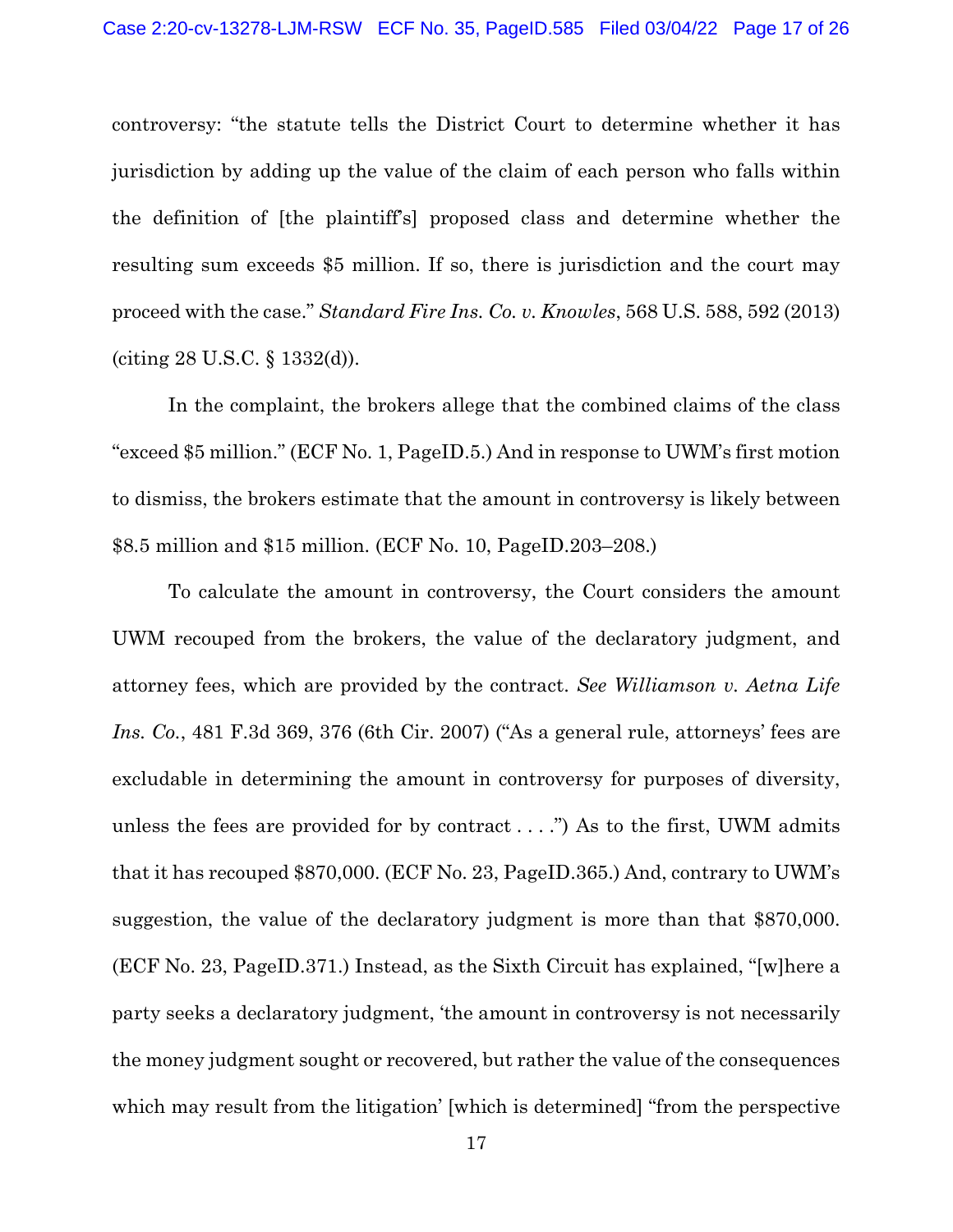of the plaintiff, with a focus on the economic value of the rights he seeks to protect." *Adelman's Truck Parts Corp. v. Jones Transp.*, 797 F. App'x 997, 1000 (6th Cir. 2020) (citing *Freeland v. Liberty Mut. Fire Ins. Co.*, 632 F.3d 250, 253 (6th Cir. 2011)). In this case, the plaintiffs are seeking to protect their contractual right to commissions on loans that were closed and funded prior to March 12, 2020 and which were not refinanced in six months or less. So the consequence of this litigation would be a declaration that they do not owe UWM those amounts in the invoices. In this case, a conservative estimate of the value of the declaratory judgment is about \$4.3 million.3 So the amount recouped from the brokers and the value of the declaratory judgment exceed \$5 million on their own. Additionally, the brokers estimate that there will be \$1 million in attorney fees. (ECF No. 10, PageID.207.) Given these figures, the Court concludes that the brokers' amount in controversy was made in good faith and likely exceeds \$5 million.

Resisting this conclusion, UWM makes a few unpersuasive arguments. First, UWM argues that "[t]he only potentially recoverable damages are those

<sup>3</sup> The brokers suggest that the value of the declaratory judgment is \$8.5 million. They reached this figure by averaging the amounts demanded from the three company plaintiffs in just April 2020 and multiplying it by the proposed class size. So ((First Allied: \$49,991.32 + Reliance: \$29,441.09 + First Plus Funding: \$176,719.74) / 3) x 100 = \$8,538,405. (ECF No. 10, PageID.203; ECF No. 23-2, PageID.397, 416, 435.) But there are two problems with that calculation. First, the \$8.5 million figure did not exclude the amount the brokers already paid to UWM, and which is already accounted for by the \$870,000 figure. Second, the amount demanded from First Plus Funding in April 2020 was only \$77,146.37, not \$176,719.74. So that calculation would actually look something like this: ((First Allied: \$49,991.32 + Reliance: \$29,441.09 + First Plus Funding: \$77,146.37) / 3) x 100 = \$5,219,292.67. And  $$5,219,292.67 \cdot $870,000$  (the amount already recouped) = \$4,349,292.67.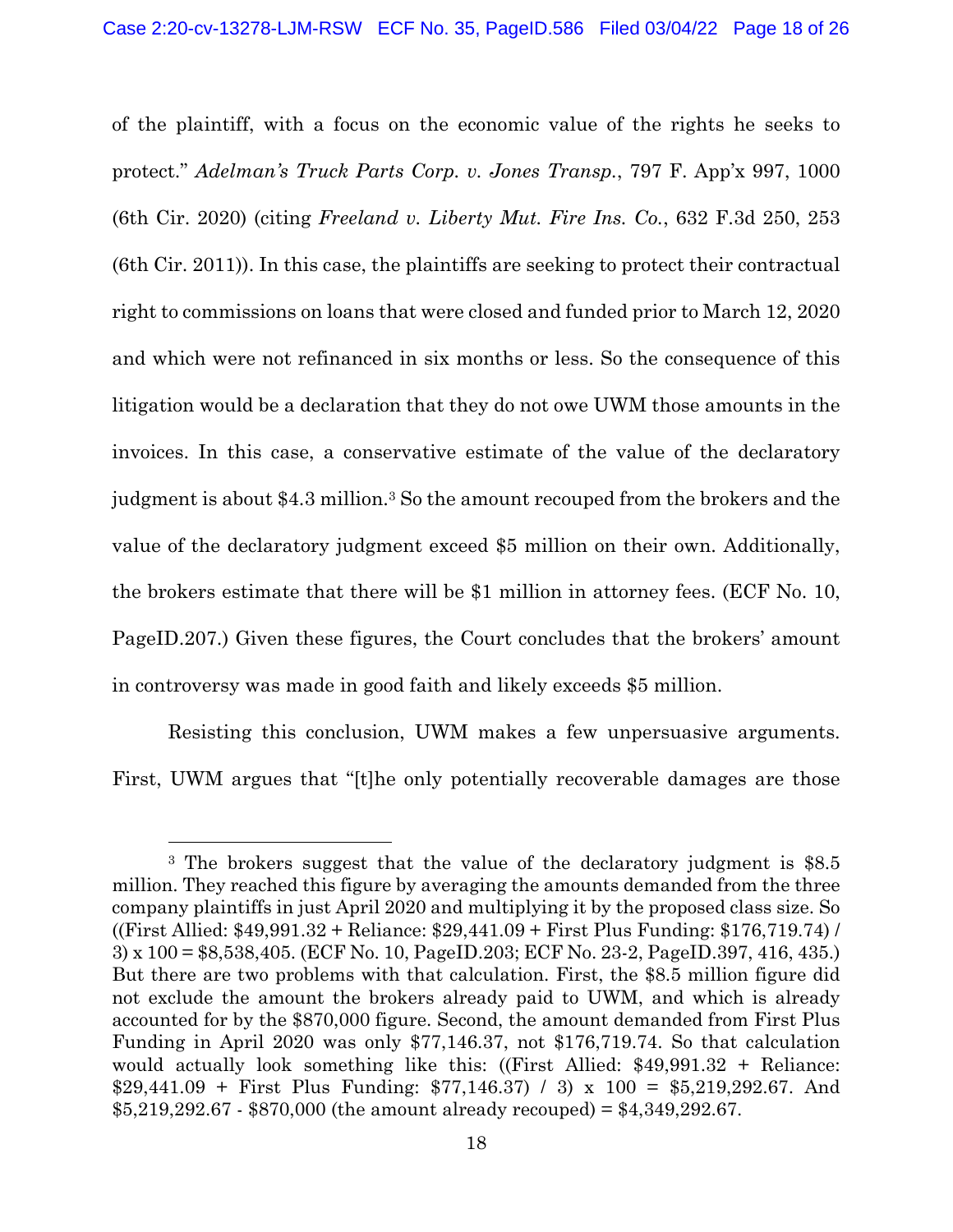amounts UWM allegedly and involuntarily recouped from the Affected Brokers, which amounts are significantly below the jurisdictional requirements for a class action under CAFA." But, as explained, the value of the declaratory judgment is "not necessarily the money judgment sought or recovered." *See Jones Transp.*, 797 F. App'x at 1000.

UWM next suggests that those who received invoices but did not pay have only suffered "damages without injury." *See Hendricks v. DSW Shoe Warehouse, Inc.,* 444 F. Supp. 2d 775, 780 (W.D. Mich. 2006). But, again, the brokers who have not made payment on their invoices do not want damages and have suffered a concrete injury in fact sufficient to seek a declaratory judgment, even if they retain all of the disputed funds.

Next, UWM argues that "there is no possibility that further damages could accrue [because] UWM recoups commissions . . . from subsequent loans . . . or from voluntary payments." (ECF No. 23, PageID.370.) And UWM says it cannot withhold commissions from the "named" brokers because they have "terminated their relationship with UWM." (*Id.*) While it is true that UWM has only recouped commissions from voluntary payment or from withholding payment in subsequent transactions to date, it does not follow that the brokers are therefore safe from collection. First, UWM could withhold commissions from unnamed plaintiffs who continue to do business with UWM. And, as the brokers explain, every member of the proposed class remains subject to Michigan's six-year statute of limitations for breach-of-contract claims. (ECF No. 10, PageID.206); Mich. Comp. Laws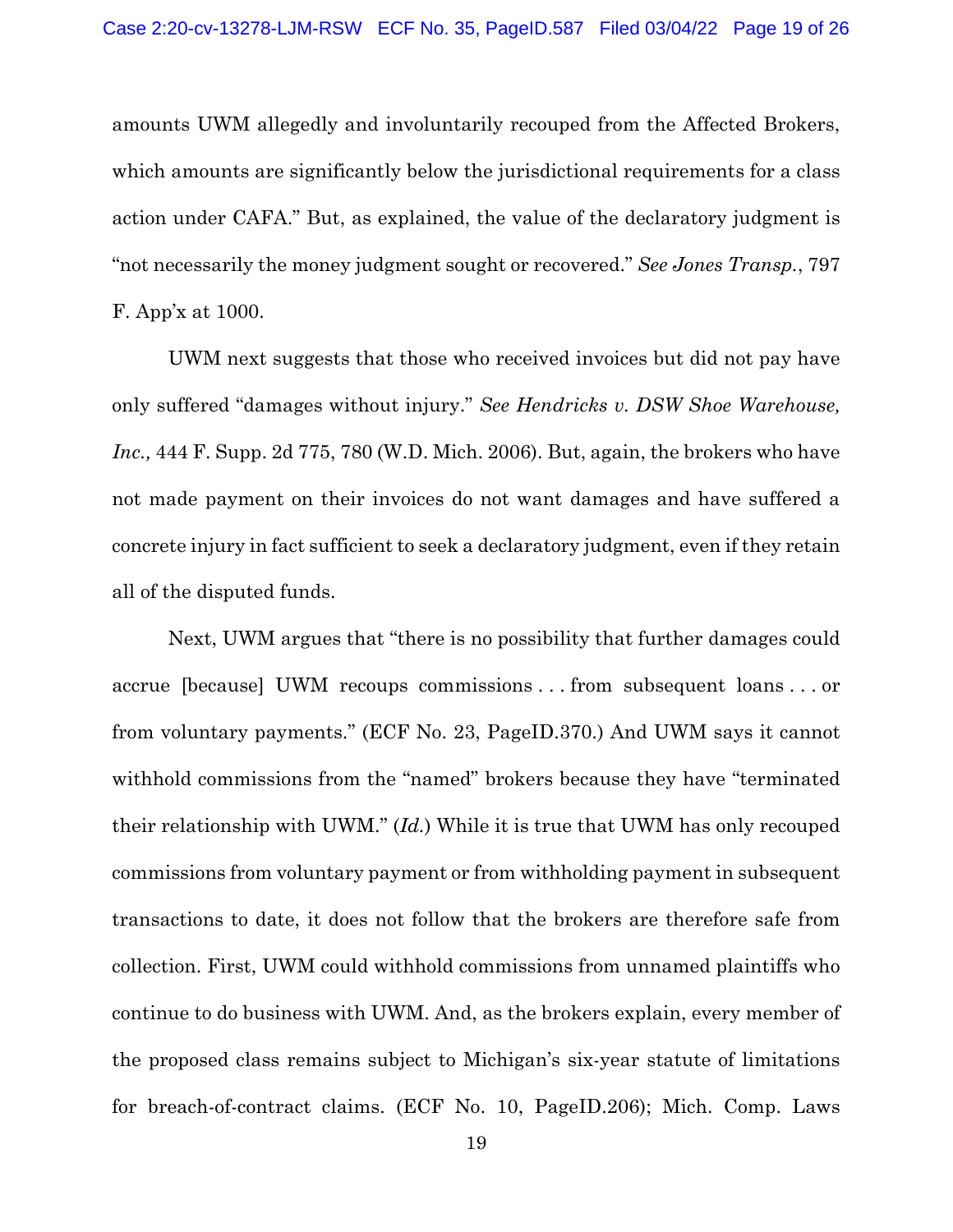§ 600.5807(9). And UWM seems to acknowledge this when it said it "has no present intent to sue on any of the EPO invoices," but maintains that it was permitted to apply the 12-month EPO retroactively under the contract. (ECF No. 23-2, PageID.388.)

In conclusion, the Court finds that the brokers have satisfied the requirements for subject-matter jurisdiction under CAFA. And the Court notes that this conclusion is in line with "CAFA's primary objective: ensuring 'Federal court consideration of interstate cases of national importance under diversity jurisdiction[.]'" *Knowles*, 568 U.S. at 595 (quoting Class Action Fairness Act of 2005, Pub. L. No. 109-2, § 2(b)(2), 119 Stat. 4, 5 (2005)).

#### **III. The Merits**

Because the Court has subject-matter jurisdiction, it now considers UWM's motions to dismiss for failure to state a claim under Rule 12(b)(6).

#### **A. 12(b)(6) Standard of Review**

In deciding a motion to dismiss under Rule 12(b)(6), the Court "construes the complaint in the light most favorable" to the brokers and determines whether their "complaint 'contain[s] sufficient factual matter, accepted as true, to state a claim to relief that is plausible on its face.'" *Heinrich v. Waiting Angels Adoption Servs., Inc.*, 668 F.3d 393, 403 (6th Cir. 2012) (quoting *Ashcroft v. Iqbal*, 556 U.S. 662, 678 (2009)). Detailed factual allegations are not required to survive a motion to dismiss, *HDC, LLC v. City of Ann Arbor*, 675 F.3d 608, 614 (6th Cir. 2012), but they must "raise a right to relief above the speculative level," *Bell Atlantic Corp.*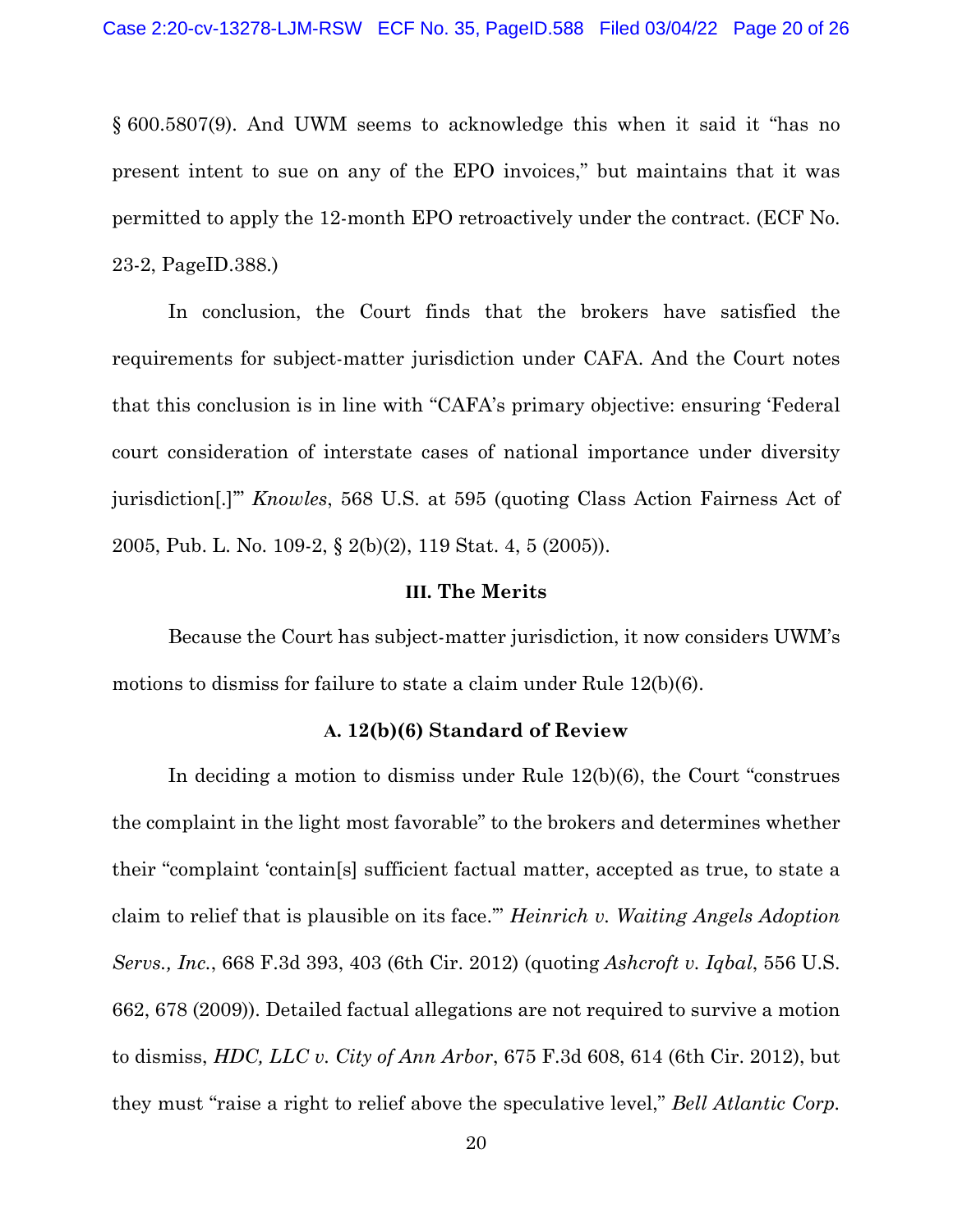*v. Twombly*, 550 U.S. 544, 555 (2007). What is plausible is "a context-specific task" requiring this Court "to draw on its judicial experience and common sense." *Iqbal*, 556 U.S. at 679.

## **B. Analysis**

UWM makes three arguments under Rule 12(b)(6). The first is easily dealt with. UWM asks the Court to dismiss the individually named plaintiffs because "none of the Individual Plaintiffs allege they entered into a contract with UWM. Rather, the Complaint uniformly alleges the Company Plaintiffs entered into the Agreement." (ECF No. 23, PageID.376.) The brokers have no issue with this request, so the motion is granted in part. (ECF No. 10, PageID.186 ("As to dismissal of the individually named Plaintiffs, as opposed to their company entities, the Court may dismiss them without objection.").)

The second argument—which was addressed above in the context of Rule 12(b)(1)—requires a bit more attention. Recall that UWM argues that brokers who submitted loans to UWM after the email was sent on March 12, 2020 "agreed to the amendment, ruling out the claims for breach of contract and declaratory relief[.]" (ECF No. 24, PageID.489.) And recall that—according to an affidavit submitted by UWM employee Julie Plotnik—only 24 brokers did not submit new loans after that date. *(Id.* at PageID.488–489 (citing ECF No. 24-3, PageID.506) (affidavit of Julie Plotnik)).) But just as the Court was forbidden from considering the merits of the claim under the  $12(b)(1)$  standard, it is equally forbidden from considering Julie Plotnik's affidavit under the 12(b)(6) standard. *See Bassett v.*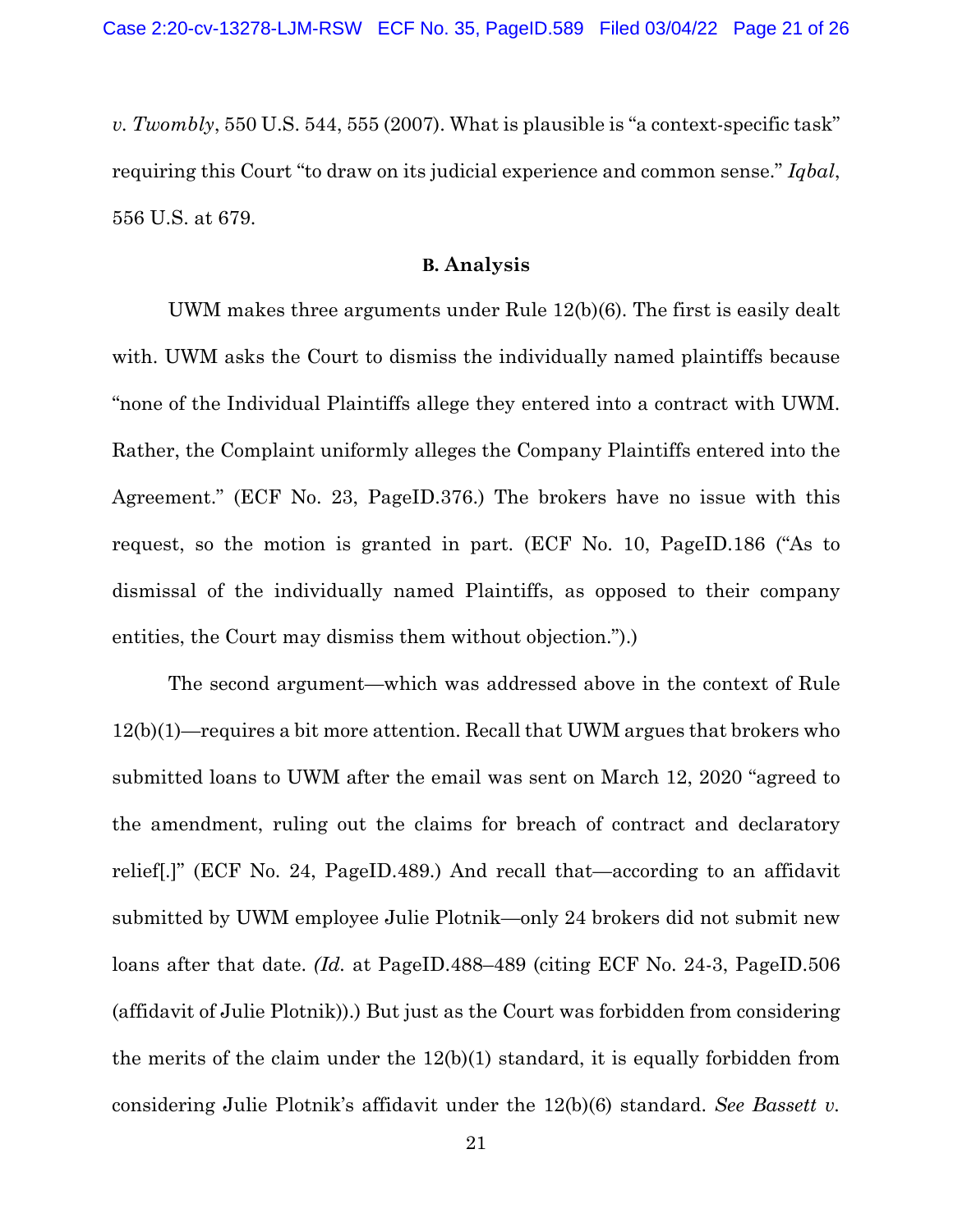*Nat'l Collegiate Athletic Ass'n*, 528 F.3d 426, 430 (6th Cir. 2008) ("When a court is presented with a Rule 12(b)(6) motion, it may consider the Complaint and any exhibits attached thereto, public records, items appearing in the record of the case and exhibits attached to defendant's motion to dismiss *so long as they are referred to in the Complaint* and are central to the claims contained therein."). So, again, UWM cannot make a back-door argument about subject-matter jurisdiction that both seeks to reach the merits of the claim and relies on an affidavit.

Setting aside any jurisdictional implications, the Court will finally consider UWM's contractual arguments on the merits. And, as is proper at the 12(b)(6) stage, the Court will only consider the complaint, the Wholesale Broker Agreement that was attached to the complaint, and the video that UWM cited in its motion to dismiss because the video is referenced in the complaint and is central to the brokers' claims. (ECF No. 1, PageID.8; ECF No. 1-1; United Wholesale Mortgage, "EPO POLICY CHANGE FOR 100 CLIENTS," https://perma.cc/5GB5-ZQAY); *See Bassett*, 528 F.3d at 430.

By the Broker Agreement's terms, the Court will apply Michigan law. (ECF No. 1-1, PageID.34.) To state a claim for breach of contract in Michigan, the brokers must allege "the existence and terms of a contract, that the defendant breached its terms, and that the breach caused damages to the plaintiff." *Van Buren Charter Twp. v. Visteon Corp.*, 904 N.W.2d 192, 202 (Mich. Ct. App. 2017) (citing *Miller-Davis Co. v. Ahrens Const., Inc.*, 848 N.W.2d 95, 104 (Mich. 2014)). And "[u]nder ordinary contract principles, if contractual language is clear,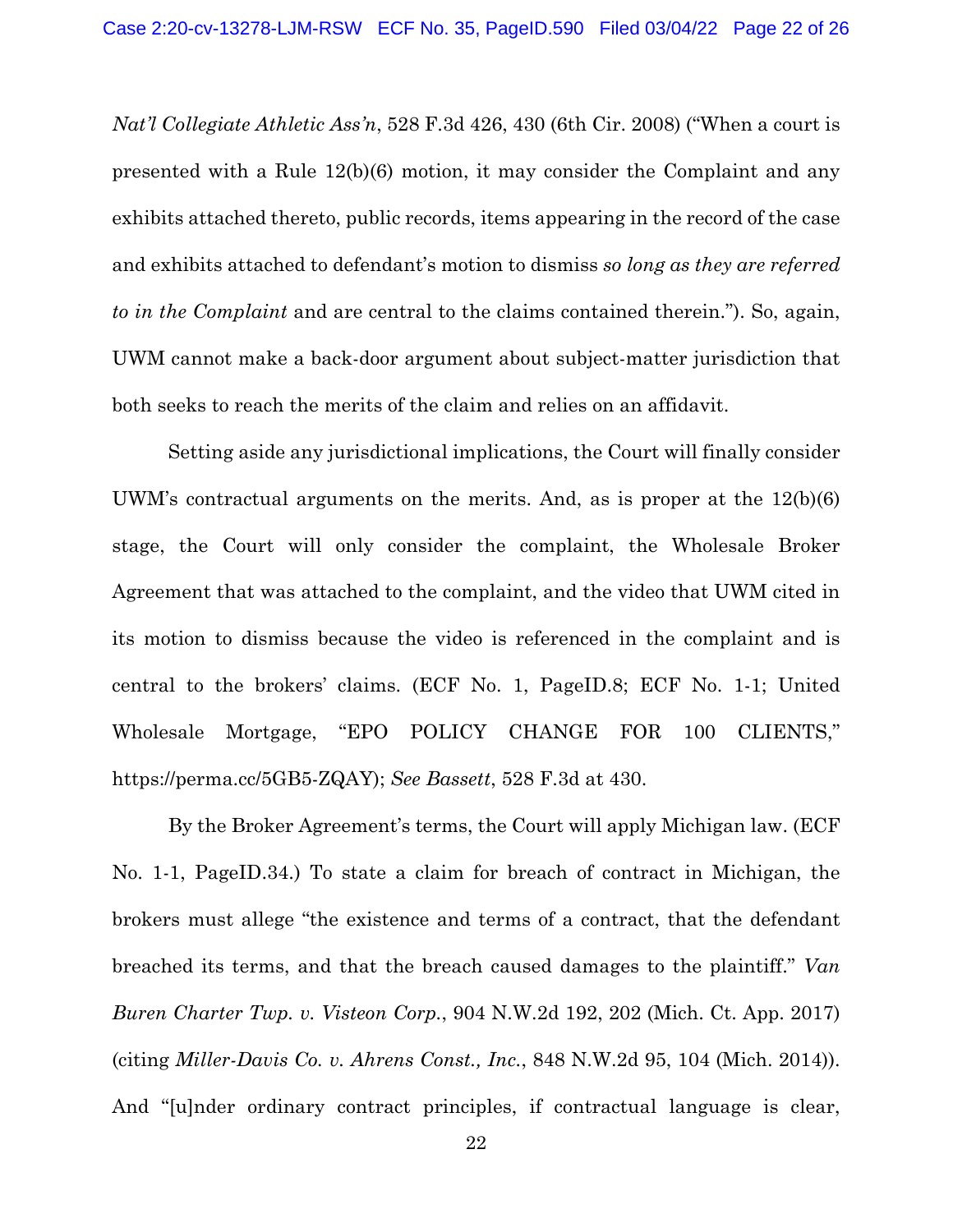construction of the contract is a question of law for the court." *Id.* (citing *Meagher v. Wayne State Univ.*, 565 N.W.2d 401 (Mich. 1997)). Clear and unambiguous contractual language must be enforced as written. *Holland v. Trinity Health Care Corp.*, 791 N.W.2d 724 (Mich. 2010). And "[c]ourts must also give effect to every word, phrase, and clause in a contract and avoid an interpretation that would render any part of the contract surplusage or nugatory." *Klapp v. United Ins. Grp. Agency, Inc*., 663 N.W.2d 447, 453 (Mich. 2003).

In relevant part, the contract reads: "7.01 Amendment of Agreement. Except as set forth on Section 7.08, this Agreement may not be amended except in writing executed by authorized representatives of both Broker and UWM." (ECF No. 1-1, PageID.33.) And section 7.08 says: "This Agreement, and UWM's policies, procedures, requirements and instructions concerning Mortgage Loan Applications and Mortgage Loans . . . may be amended by UWM from time to time . . . . Broker agrees that the submission of any Mortgage Loan Applications or Mortgage Loans to UWM after such amendment shall be Broker's agreement to the amendment without further signature or consent of any kind. *Any such amendment shall apply to pending, and/or future Mortgage Loan Applications submitted by Broker*." (*Id.* (emphasis added).)

Given this language, the brokers have successfully pled a plausible breach of contract claim. Their complaint identifies and attaches the Wholesale Broker Agreement, they allege that UWM violated section 7.08 by "retroactively appl[ying the 12-month EPO] to loans that had been closed and funded prior to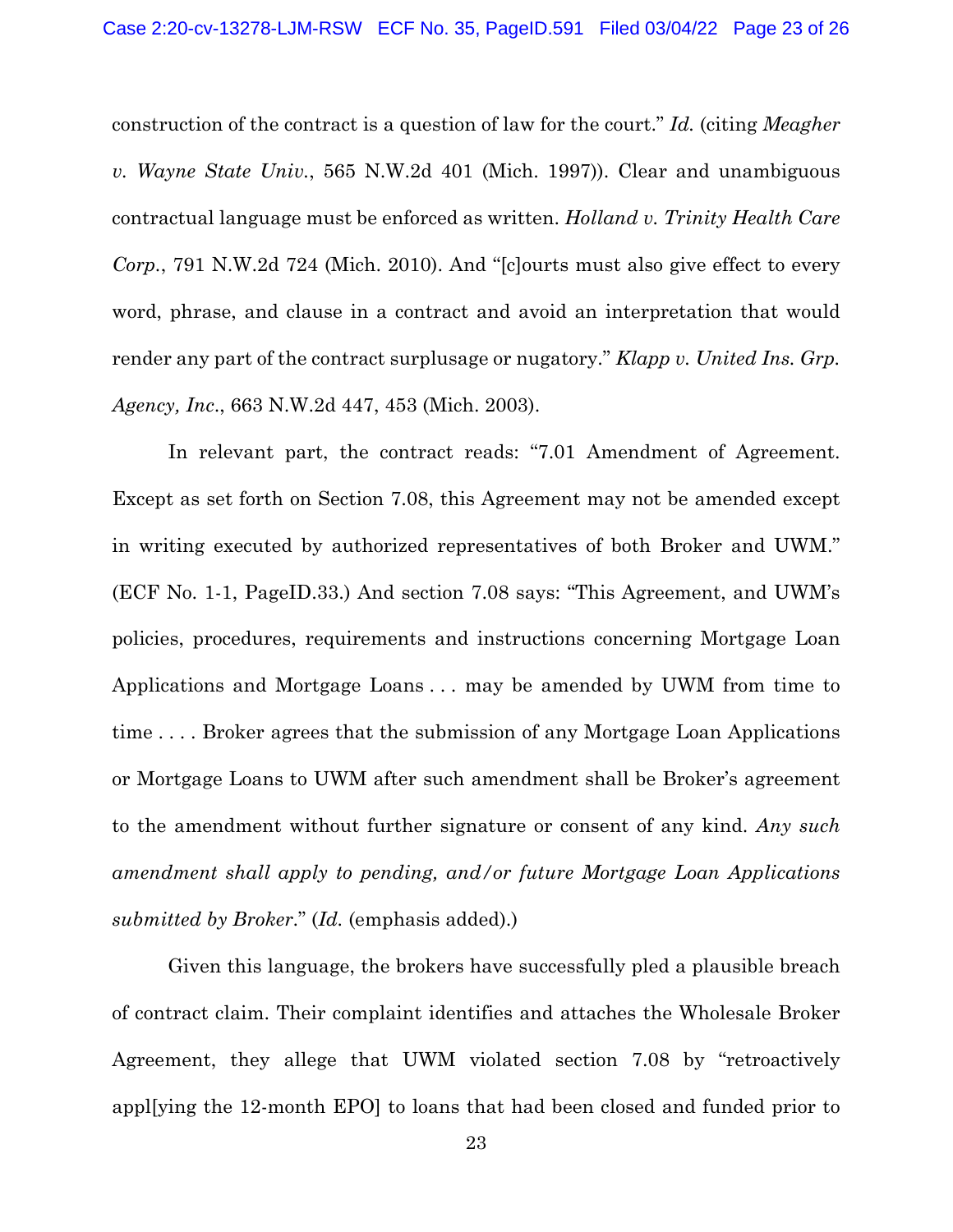the amendment," and they allege that they were damaged by the breach. (ECF No. 1, PageID.8, 21–22.)

Resisting this conclusion, UWM makes several arguments. First, UWM makes two arguments that suggest that UWM could unilaterally and retroactively amend any portion of the agreement, including section 7.08. (ECF No. 15, PageID.291 ("UWM could always amend or modify Section 7.08.").) In other words, UWM accuses the brokers of trying to "pick and choose what portions of the Broker Agreement UWM is permitted to amend," when UWM believes it could amend any portion of it. (ECF No. 15, PageID.290.) To that end, UWM argues that it could amend the final sentence of 7.08, and, alternatively, that the limits of 7.08 only apply to "mortgage loan applications" and not already-existing "mortgage loans," which it could and did amend when it sent the 12-month EPO. (ECF No. 15, PageID.288, 290.)

But UWM's interpretation of the contract does not mention and gives no meaning to section 7.01. Section 7.01 states a general rule that the agreement "may not be amended except in writing executed by authorized representatives of both Broker and UWM," with the limited exception explained in 7.08. And section 7.08 permits UWM to make unilateral amendments that "shall apply to pending, and/or future Mortgage Loan Applications submitted by Broker." (ECF No. 1-1, PageID.33.) Reading these terms together, it appears that the contract can only be amended by either (1) a bilateral amendment in a writing per 7.01 or (2) a prospective amendment by UWM per 7.08. So UWM appears to be the party who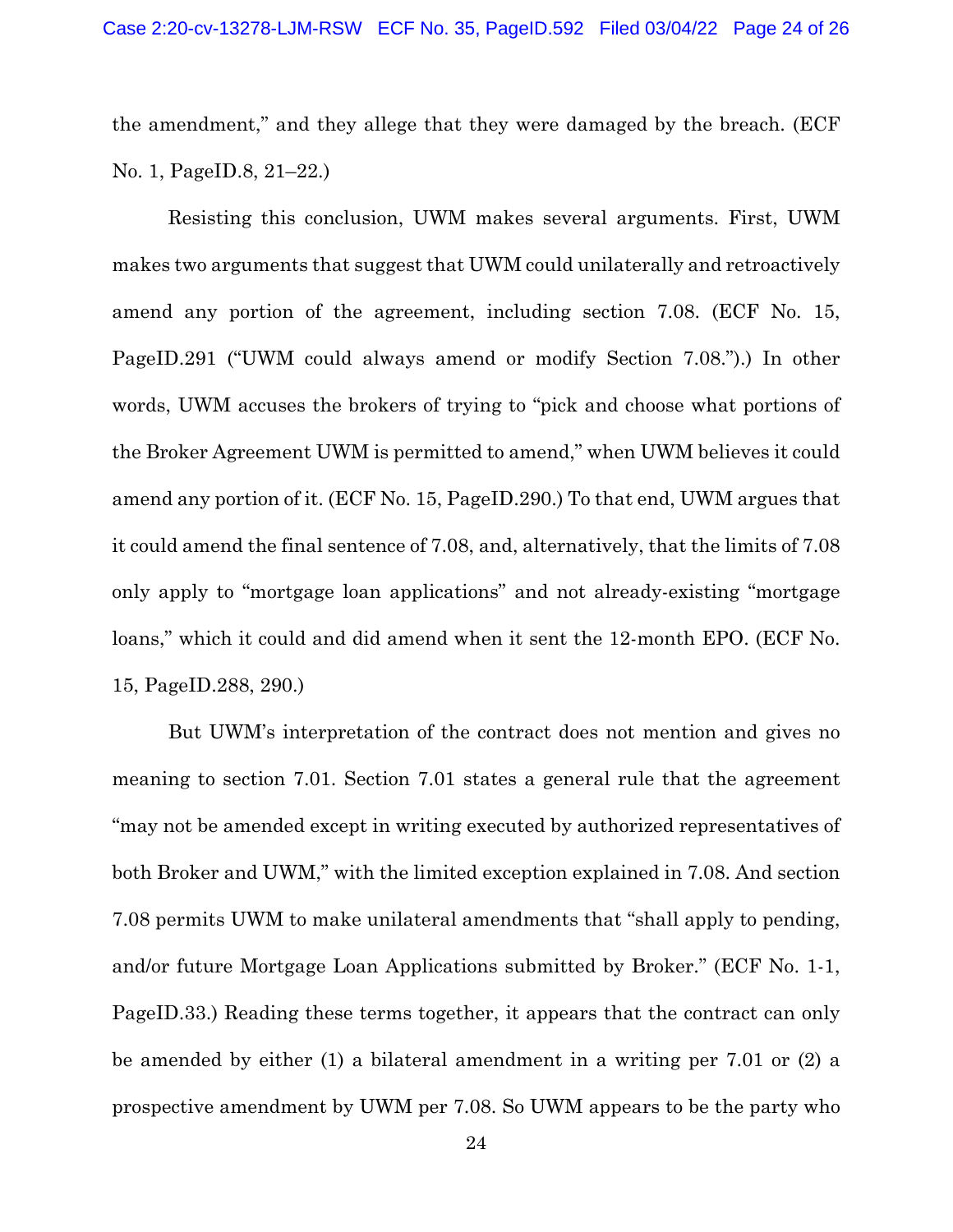"cannot pick and choose what portions of the Broker Agreement UWM is permitted to amend." (ECF No. 15, PageID.290.) Indeed, 7.01 and 7.08 expressly limit what portions of the Broker Agreement UWM is permitted to amend.

That leaves one final argument, and it is one this Court has already considered twice in different procedural contexts: UWM's suggestion that some brokers cannot state a claim because they accepted the terms of the 12-month EPO by submitting new loans after the retroactive 12-month EPO was announced. (ECF No. 24, PageID.491.) Again, the brokers mostly agree. They repeatedly concede that section 7.08 permitted UWM to amend the contract for "pending, and/or future Mortgage Loan Applications submitted by Broker." (*See, e.g.,* ECF No. 1-1, PageID.33.) But the brokers insist that "Per [section 7.08], brokers cannot agree, by virtue of submitting new Mortgage Loan Applications or Mortgage Loans, to a Broker Agreement amendment that applies to loans that had already closed and funded as of the date of the amendment." (ECF No. 13, PageID.280.)

The Court agrees, and for similar reasons to those just explained. Section 7.08 says that the submission of new loan applications "shall" be the brokers' acceptance of a unilateral amendment proposed by UWM, and that any such amendment "shall" apply to pending and future loan applications. Nothing in 7.08 suggests that brokers can accept amendments to previously closed and funded loans merely by submitting new loan applications. So the Court looks to the more general rule provided in 7.01, which requires that the parties agree to amendments in "a writing executed by authorized representatives of both Broker